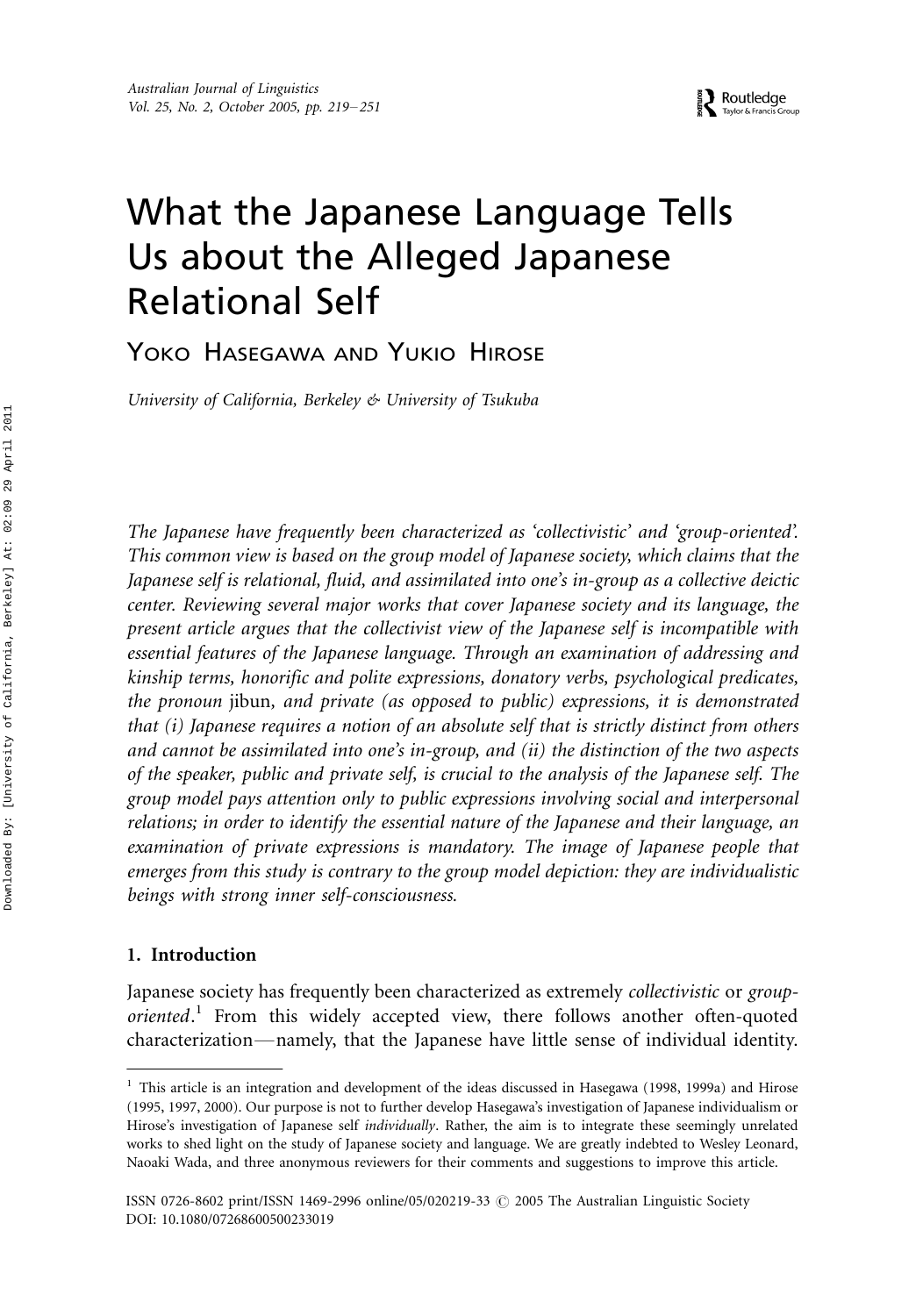The notion of Japanese self is said to be relational and context-dependent, rather than a fixed reference point residing within each individual—the conception called contextualism. This collectivistic view has long been prevalent in studies on Japan and of the Japanese in anthropology, ethnography, psychoanalysis, psychology, and sociology.<sup>2</sup> The same is true in studies of the Japanese language: many of its features are commonly accounted for in terms of collectivism or groupism (e.g. Bachnik 1982; Wetzel 1984; Kondo 1990; Bachnik & Quinn 1994; Makino 1995, 1996).

Only recently have researchers begun to question and criticize this belief in Japanese collectivism (e.g. Befu 1980, 1987; Hamaguchi 1985, 1996; Dale 1986; Mouer & Sugimoto 1986; Sugimoto & Mouer 1989, 1995; Iwabuchi 1994; Takano & Osaka 1997, 1999; Osaka 2000). For example, examining major experimental studies in psychology, Takano and Osaka (1999) conclude that, other than anecdotal reportage, there is no evidence to support the claim that the Japanese are more collectivistic than Americans.

The alleged Japanese collectivism could well be a myth. The present study investigates this controversial issue from a linguistic perspective and demonstrates that the collectivistic model is incompatible with essential features of the Japanese language. Although various linguistic phenomena in Japanese suggest group orientation, underlying them is a linguistic system deeply rooted in the existence of the individualistic self.

The organization of this article is as follows. Section 2 provides a brief discussion of general relationships between language and social models. It then outlines the group model of Japanese society, calling attention to the notion of relational self as one that is fluid and situationally defined and identifying the linguistic phenomena motivating this model. Section 3 critically examines the notion of relational self, which is assumed to be assimilated into the in-group, or uchi, as a collective deictic center, by considering sentences that involve psychological (or psych) predicates. Consideration of such sentences reveals that Japanese requires a notion of absolute self. That absolute self is the one whose mental states the speaker can directly access, which is none other than the speaker as the center of subjectivity, a concept applicable to all languages. Section 4 demonstrates that universally there are two distinct aspects to the speaker's concept of self. One is the *public self* as the subject of communicating; the other is the private self as the subject of thinking or consciousness. The public self is a social being whose intent is to interact with others, whereas the private self is an individual being with no such intention. We contend that while the English language

<sup>&</sup>lt;sup>2</sup> Such studies are collectively referred to as the *nihonjinron* 'study of Japanese (uniqueness)'. Nihonjinron emerged during the late 19th century and flourished periodically, frequently coincided with major social disruptions, e.g. the SinoJapanese War (1894–95), the RussoJapanese War (1904–05), World War I (1914–18), World War II (1939–45), etc. (Minami 1994: 2). The nihonjinron as a genre was established in the 1930s (Mouer & Sugimoto 1986), and it has enjoyed enormous popularity in recent years. The nihonjinron genre is expansive; the writers include not only academics but also journalists, critics, novel writers, and business elites (Yoshino 1992: 9). According to a survey by Nomura Research Institute, at least 700 nihonjinron books were published between 1945 and 1978 (Dale 1986: 15). The Japanese might be quite unique for their eagerness of discussing their uniqueness. See also Aoki (1999) for a discussion of the major history and criticism of nihonjinron.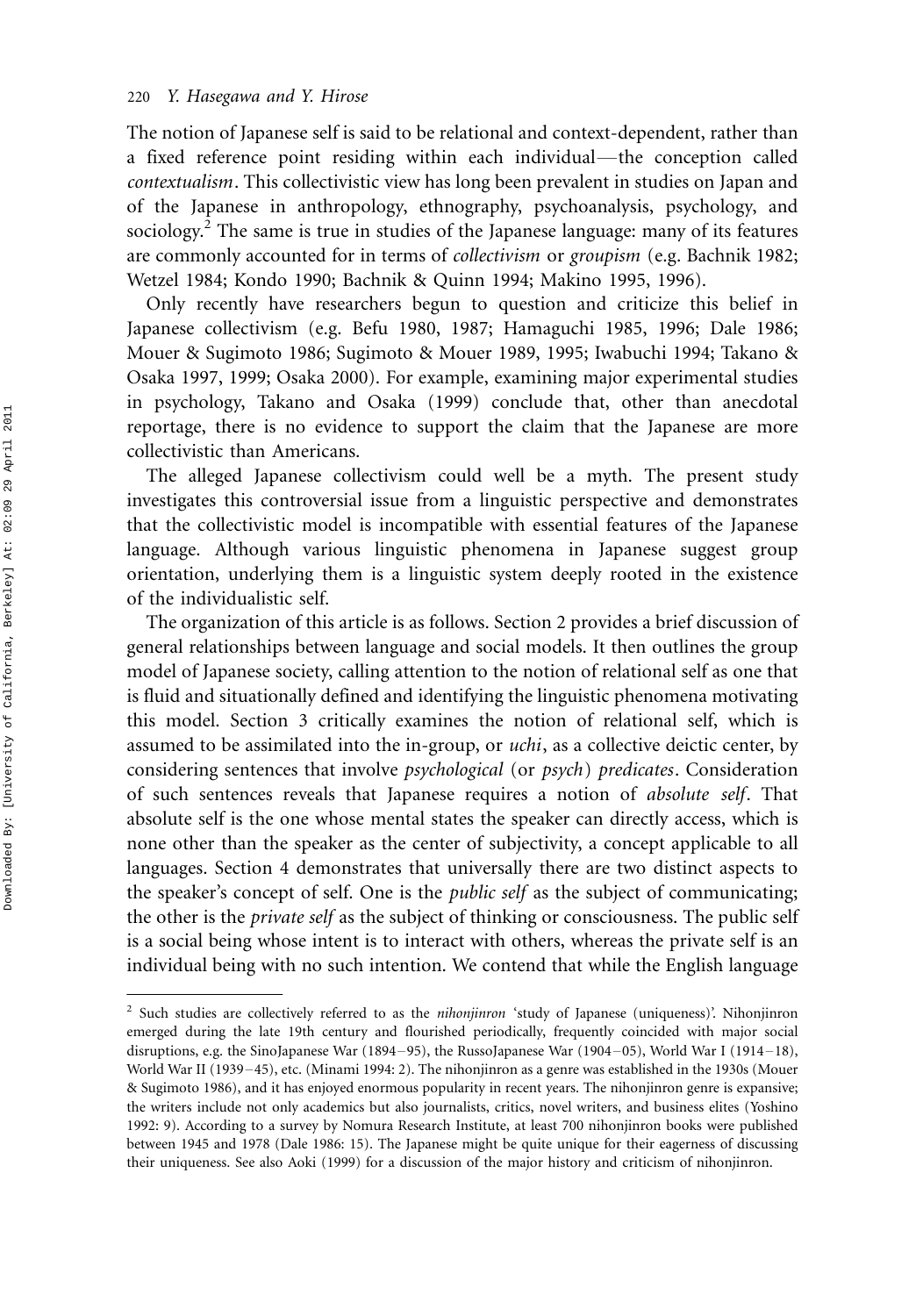focuses on the public self, the Japanese language focuses on the private self. In terms of the notion of the private self as the 'naked' self, Section 5 extends our analysis. The existence of various words of self-reference in Japanese does not prove the contextdependence of one's individual self as such, but merely of the 'clothes' it wears in public. The image of Japanese people that emerges from our linguistic study is that, contrary to what is depicted by the group model, Japanese speakers are aware of themselves as individual beings, each with a strong inner self-consciousness.

## 2. The Group Model and the Fluidity of the Japanese Self

## 2.1. Language and Social Models

Many researchers have recognized that certain linguistic subsystems of a given language cannot be accounted for without recourse to the social organizations of the speech community, e.g. addressing and kinship terms, and honorific expressions. Anthropologists, ethnographers, and sociologists propose a social model, and they commonly use linguistic subsystems to support their arguments. Linguists, in turn, use such a model to explicate various linguistic phenomena. Thus, a mutual dependency exists between sociological/anthropological and linguistic investigations. Japanese is one of the languages that have been extensively investigated in this respect.

Because social models are usually constructed, explicitly or implicitly, in behalf of a particular issue with a particular readership in mind—e.g. in the case of Japanese, to plan the Allied Occupation of post-War Japan, to explain Japan's rapid economic growth of the 1960s, to solve US–Japan trade imbalances of the 1980s—the adequacy of each model is relative to the objectives and timing of the investigation. It is therefore theoretically justifiable for social researchers to use linguistic data selectively to meet their needs. Models are ideological in nature: ideal but of visionary speculation. Various characteristics are frequently abstracted out to create a monolithic and coherent model. Therefore, when a model is applied to unintended areas, this selectivity of linguistic data can lead to a distorted view of the speech community. This, in fact, appears to be the case with the Japanese language.

As mentioned above, Japanese society has often been characterized in terms of collectivism/groupism and contextualism. The next subsection summarizes some major works representing such views.

## 2.2. Collectivism/Groupism

Collectivism/Groupism vis-a`-vis individualism refers to such characteristics as ''the individual's identification with and immersion into the group, conformity and loyalty to group causes, selfless orientation towards group goals, and consensus and the lack of conflict among group members'' (Yoshino 1992: 19). The Japanese are said to be ''extremely sensitive to and concerned about social interaction and relationships'' (Lebra 1976: 2). ''Even in intimate groups there are strong pressures to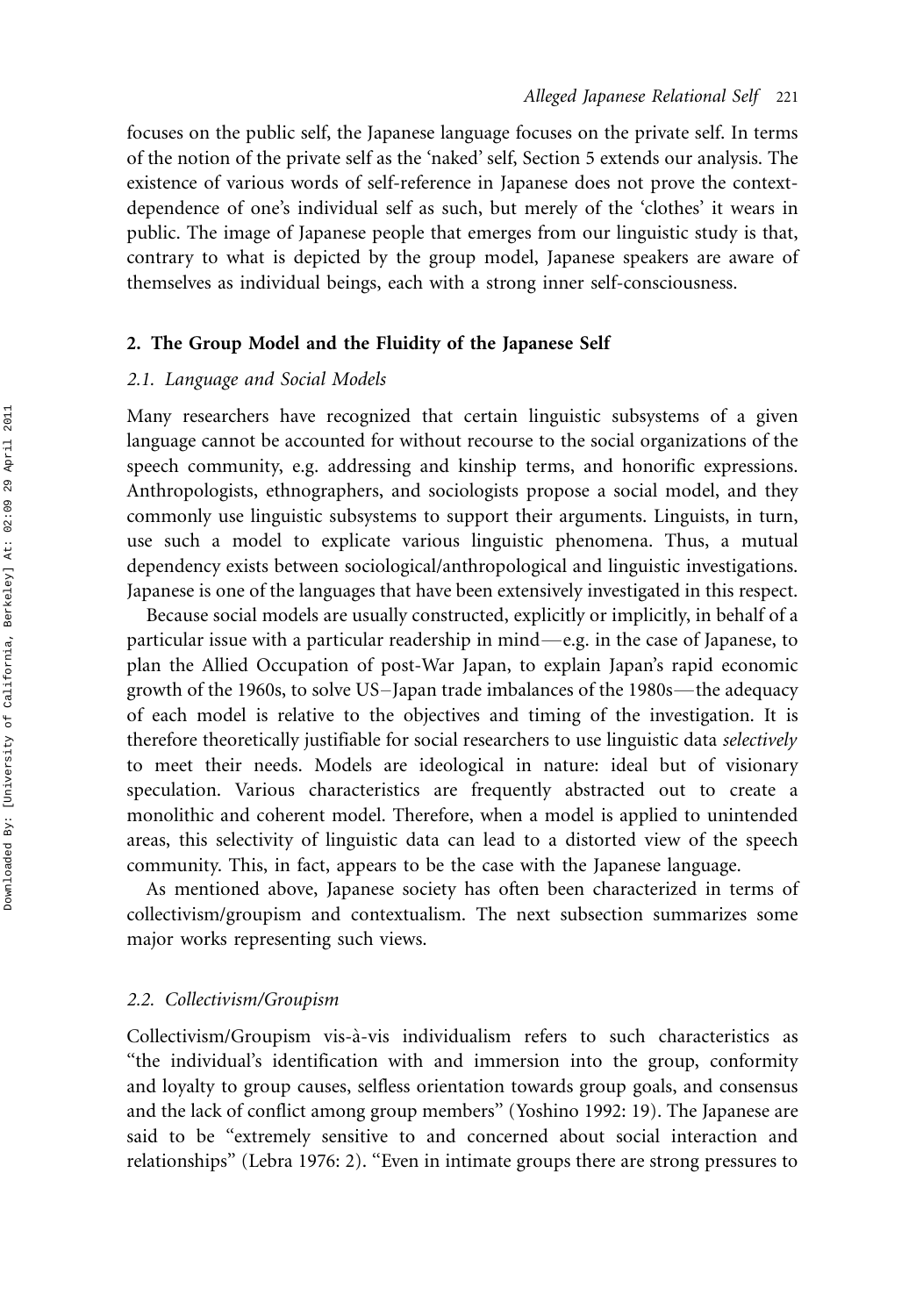conformity, which many have seen as the source of the deepest psychological malaise in Japanese society'' (Smith 1983: 56). To provide an anecdotal example of Japanese group consciousness, Nakane (1970: 2-/3) points out that the Japanese commonly introduce themselves with their affiliation, rather than with their personal attributes. For example, a Japanese person is more likely to say "I'm from X University" or "I belong to Y Company" than "I'm a psychologist" or "I'm a software engineer."<sup>3</sup>

Publication of Ruth Benedict's 1946 book, The Chrysanthemum and the Sword, led to Japanese society often being characterized as hierarchical. This involves vertical stratification by an institution or group of institutions, rather than horizontal stratification by class or caste, and each group is vertically organized based on the relationships between paternalistic superiors and their subordinates (Nakane 1970).

Such a society assumes loyalty from below and benevolence from above. Underlying this vertical society is said to be the Japanese societal trait called *amae* 'dependence/indulgence' (Doi 1973). Amae consists of ''the feelings that normal infants at the breast harbor toward the mother—dependence, the desire to be passively loved, the unwillingness to be separated from the warm mother-child circle and cast into a world of objective 'reality''' (Bester 1973: 7). This attitude of dependence is reportedly carried into adulthood, and dependence on others' benevolence is encouraged during the socialization processes of the Japanese (DeVos 1985: 165). This type of dependency is considered to occur in group settings: subordinates, who play the child role, can seek dependence on their superior, and the superior, who plays the parent role, is expected to display benevolence (Yoshino 1992: 18).4

## 2.3. Uchi and Soto

Closely linked to Japanese group orientation is the notion of uchi. The translational approximation of *uchi* is 'inside', but *uchi* can be used to refer to the speaker's own home, house, or household. *Uchi* is also commonly associated with 'in-group' or 'insider(s)'. Uchi and its antonym soto 'outside/out-group/outsider' are said to

 $^3\,$  This generalization on Japanese preference of group over individual attribute neglects the crucial aspect of selfintroduction; one selects introductory statements according to the presumed knowledge of the addressee and the purpose of the subsequent conversations. Usually a Japanese introduces him-/herself in the way Nakane describes when it is already known that the speaker is a scholar or a company employee. Only then does stating one's affiliation become natural and relevant. (Because being a company employee is a default in modern urban Japan, the phenomenon mentioned by Nakane is commonly observed.) It sounds strange, however, to say 'I'm from XYZ University' unless the addressee already knows that the speaker is a college student or professor or somehow affiliated with a university.

Smith (1983: 82) reports that many Japanese men have two different cards, a business card that includes rank in his organization, business address, and telephone number, and a personal card that bears only his name, home address and telephone number. The latter is said to be given out only to those in the closed circle of one's acquaintances. This episode indicates that one's affiliation is not an automatic part of identification.

<sup>4</sup> The concept of amae is not restricted to subordinates directing toward their superiors; a superior can also practice amae to a subordinate. Ja (okotoba ni) amaete 'Lit. Well then, indulging myself on your kind words' is a common phrase to use when one accepts an offer, regardless of one's relative status in the hierarchy.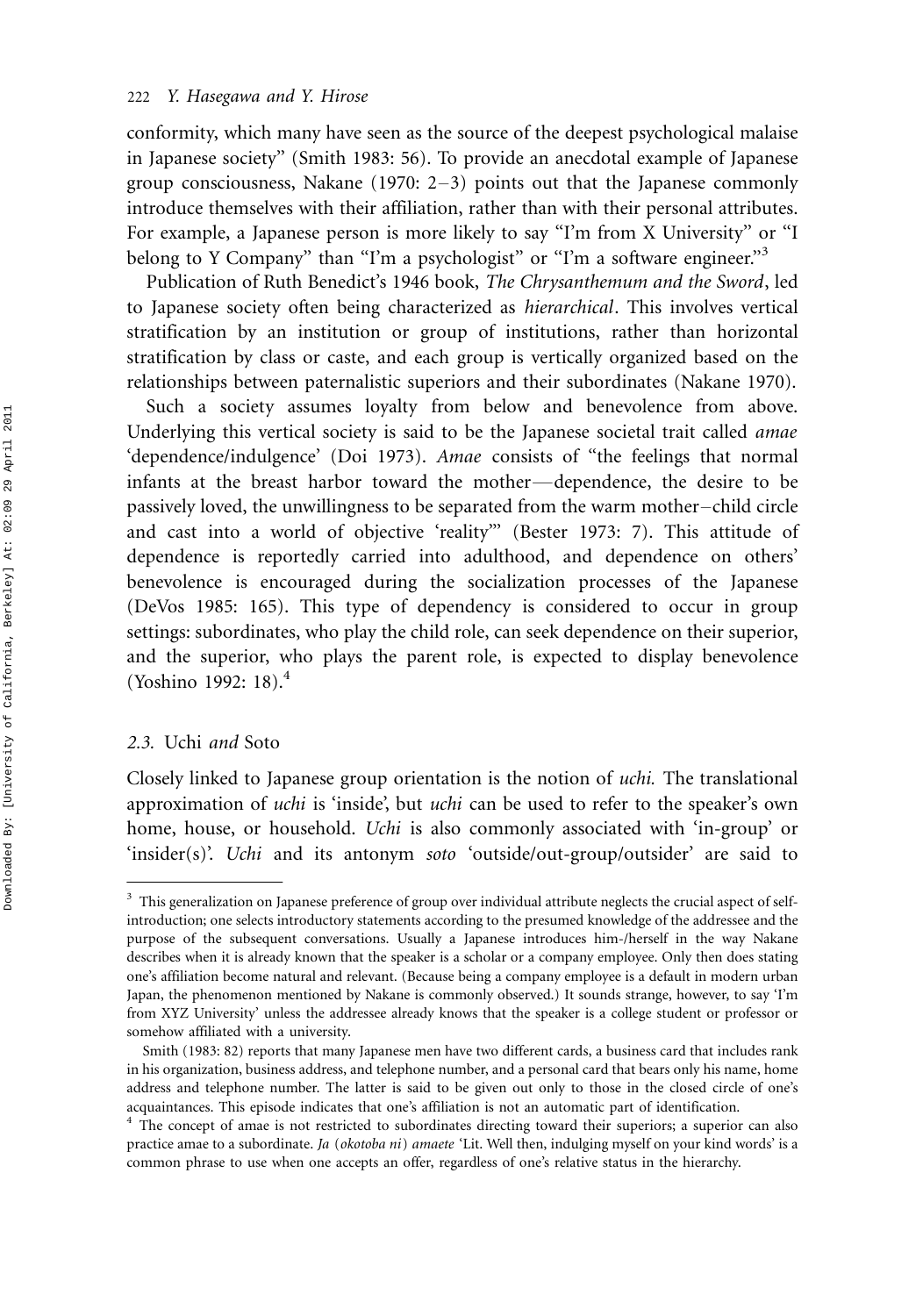constitute ''a major organizational focus for Japanese self, social life, and language'' (Bachnik 1994: 3), and without these concepts, much of Japanese behavior is said to be ''inexplicable (at least from a Western perspective)'' (Wetzel 1994: 74). Uchi and soto are also key terms in the connection of groupism and contextualism—the latter concerning the notion of Japanese self.

Characterized as relational and social, the Japanese self is claimed to be ''situationally defined'' (Araki 1973; Hamaguchi 1985). Advocates of this view contend that in Japan, relationships between individuals are prioritized over the individual self—which is more central to the Western notion of self (Bachnik 1994: 18), and that ''the identification of self and other is always indeterminate in the sense that there is no fixed center from which, in effect, the individual asserts a noncontingent existence'' (Smith 1983: 81). Furthermore, ''proper use of Japanese teaches one that a human being is always and inevitably involved in a multiplicity of social relationships. Boundaries between self and other are fluid and constantly changing, depending on context and on the social positioning people adopt in particular situations'' (Kondo 1990: 31).

## 2.4. The Notion of Self

To recapitulate, compared with the Western notion of self, the Japanese self is claimed by many researchers to be unstable, constantly shifting, and context-dependent. It is imperative to consider here what the term self signifies in general, as well as the term Western self in particular. Most of the works we consulted use Western self as a reference point with which Japanese self is compared and explained, but it is difficult to find detailed discussions of the Western self in these works. It became apparent, however, that it is impossible to define self independently of the objectives of the investigation.<sup>5</sup> Because the objective of this article is to scrutinize the above claim concerning the Japanese self, the definition to be employed must be capable of differentiating the Western and Japanese self notions. We will, therefore, present several definitions and select the one that can best serve our purpose.

In his article, ''The self and social behavior in differing cultural contexts,'' Triandis (1989: 506) defines the self as consisting:

of all statements made by a person, overtly or covertly, that include the words 'I,' 'me,' 'mine,' and 'myself' ... This broad definition indicates that all aspects of social motivation are linked to the self. Attributes (e.g., I like X), beliefs (e.g., I think that X results in Y), intentions (e.g., I plan to do X), norms (e.g., in my group, people should act this way), roles (e.g., in  $my$  family, father acts this way), and values (e.g., I think equality is very important) are aspects of the self.

<sup>5</sup> In this connection, Wierzbicka (1993) and Haiman (1995) argue from a cross-linguistic perspective that the concept of 'self' as such is not a universal primitive lexically embodied in all languages.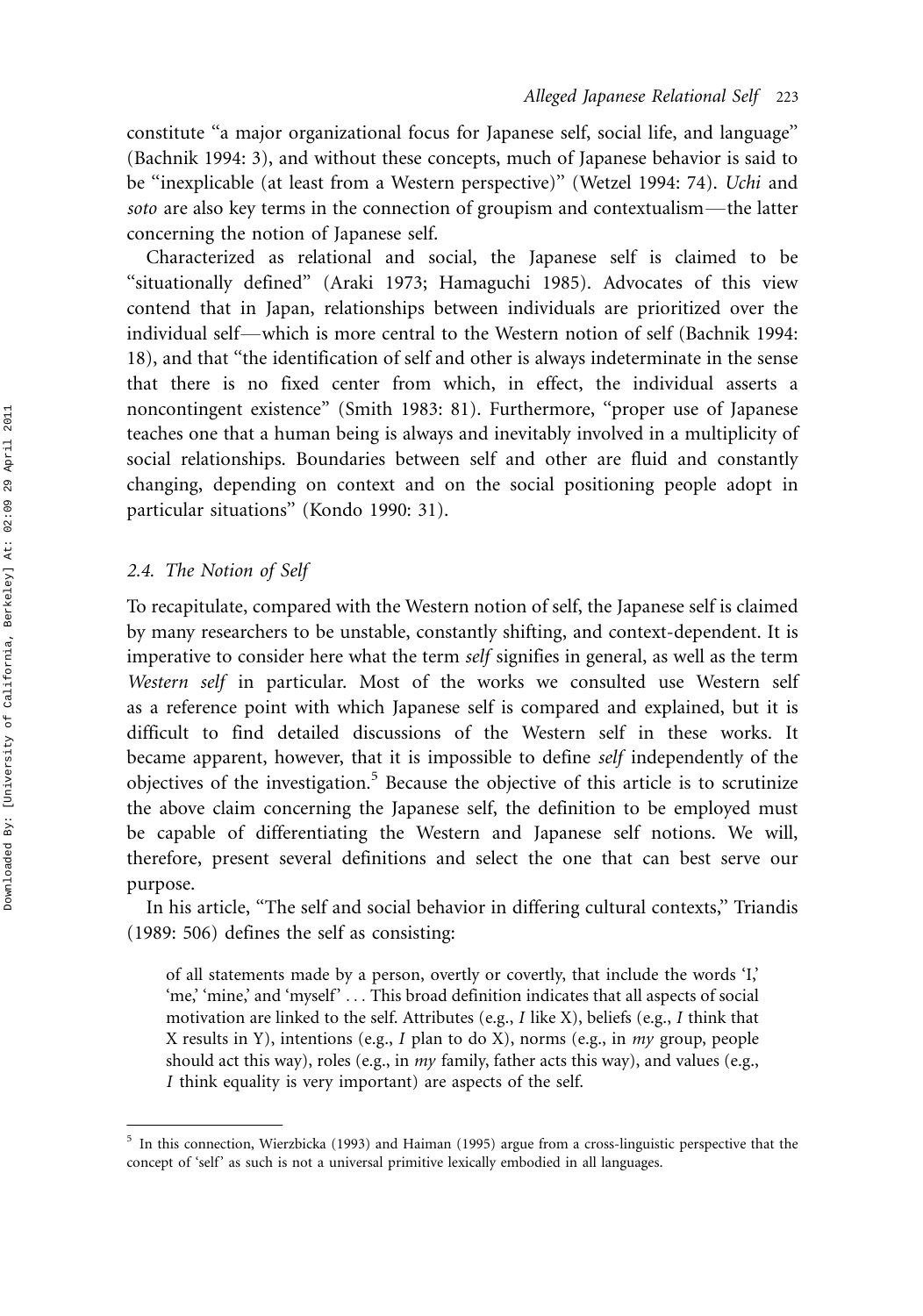This broad definition is inappropriate for our purpose here because it trivializes the claim that the Japanese self is unstable, constantly shifting, and context-dependent. If we define the self in such a way, all selves are unstable, constantly shifting, and context-dependent.<sup>6</sup>

Another definition worth considering, although not particularly useful for our purpose, is found in Rosenberger (1992: 67):

Through relationship and language, self originates and develops by means of its socio-cultural world. Emotionally invested in its world through action and language, self reconstitutes that world, albeit with various personal reinterpretations. Self is born and reborn through positioning in various sets of cultural ideas and practice. In short, self is not transcendental with an ultimate meaning within itself. Self's meaning derives from its position in relation to other meaningsmeanings of other selves, other relationships, other groups, and so on—and from its movement among these positions.

In this assertion, contrary to what the author states, the existence of the self or the self's meaning independently of other meanings appears to be presupposed, because otherwise it cannot have a position in relation to other meanings. Rosenberger (1992: 90) maintains that the American self is individualized, whereas the Japanese self is interconnected. It is unclear how such a distinction can be made while employing this definition.

Regarding a universal definition of self, Lebra (1992: 105) points out that the most essential feature of self is *self-awareness*, which is "generated and fostered through self-other interaction on the one hand and the symbolic processing of information on the other.'' She contends that because self-awareness as a universal feature of self is a product of social participation and cultural representation, ''the quality and content of self-awareness as well as the boundary condition of self are destined to vary from one social-cultural group to the next'' (ibid.). She proposes an organization of such variability of self into three dimensions: the interactional (outer) self, the inner self, and the boundless self. It is important to note that she does not consider that each individual possesses three distinct selves, and that her uses of those terms are merely abbreviations of the interactional layer of self, the inner layer of self, and the boundless layer of self, respectively.

The interactional layer of self is said by Lebra to have two polar orientations: the presentational (layer of) self and the empathetic (layer of) self. ''The presentational self involves the surface layer of self, metaphorically localized on the person's face, visible or exposed to others either in actuality or imagination'' (p. 106). The empathetic layer is ''the awareness of self as an insider of a group or network, or as a partner to a relationship" (p. 108). The interactional layer is precarious, vulnerable, relative—unfixed in its nature. The inner layer of self is something like 'I', which is

<sup>6</sup> Another problem of Triandis' definition is its bases on the literal use of personal pronouns; as we discuss later, the Japanese translational equivalents of personal pronouns have some fundamental differences from their English counterparts.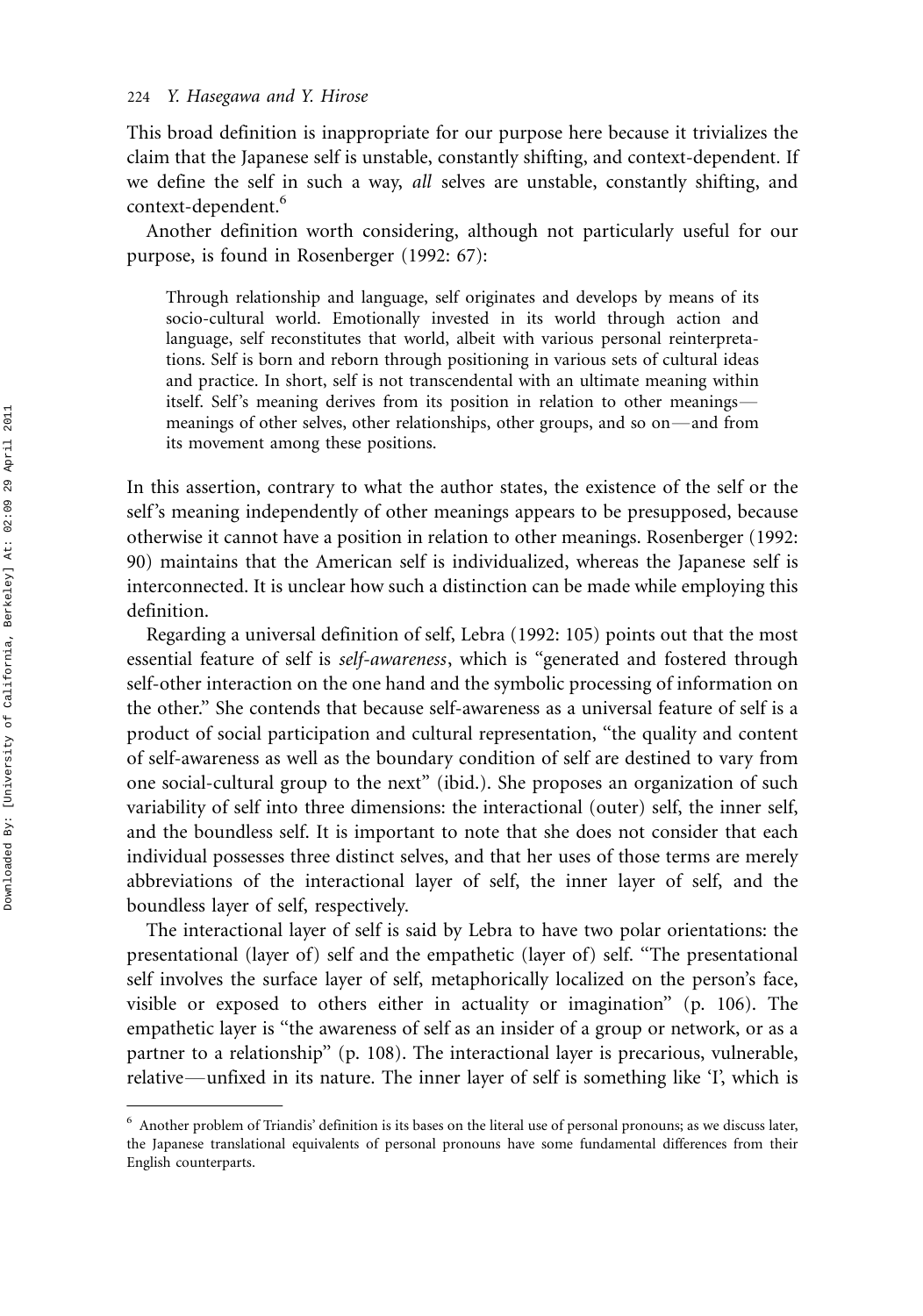more stable than the interactional layer and immune from social relativity. ''At the center of the inner self is the kokoro which stands for heart, sentiment, spirit, will, or mind. While the outer self is socially circumscribed, the kokoro can be free, spontaneous, and even asocial. Further, the kokoro claims moral superiority over the outer self in that it is a reservoir of truthfulness and purity, uncontaminated by circumspections and contrivances to which the outer self is subject'' (p. 112). The boundless layer of self is free from the subject–object differentiation, disengaged from the world of dichotomies between self and other, inner and outer realms, existence and non-existence, life and death, and so on—an idea embedded in the Buddhist version of transcendentalism.

Lebra contends that these dimentions are not mutually exclusive but ''partially overlapping layers of self which are activated as alternative strategies for selforientations and reorientations'' (p. 116). And she speculates that ''the three dimensions can be aligned in a value hierarchy. The interactional [outer] self as the lowest, the boundless self as the highest, the inner self in the middle'' (p. 117).

Insightful as it is, her characterization of self cannot be employed to evaluate the claim that the Japanese self is somewhat different from the Western self. She acknowledges that such a claim is valid only when the outer layer of self is considered. However, in order to compare and contrast Japanese and Western selves, we need an analysis of Western self that uses the same layered framework—an analysis that is, to our knowledge, unavailable.

We are inclined to consider that the self is *not* what 'I' in 'Who am I?' refers to, but, rather, the one who asks this question. This notion of self is what Deikman (1996) calls *awareness*. He claims that awareness, which is equivalent to his term for 'I', is different from the self: the former is the core of subjectivity, whereas, in his theory, the self is formed by mental contents.<sup>7</sup> It is his notion of awareness that equates with our idea of what the self is.

To summarize Deikman's theory of 'I' ( $=$ awareness), the 'I' is the observer, the experiencer, and precedes all conscious content, e.g. thoughts, emotions, images, sensations, desires and memory. Awareness cannot itself be observed because it is not an object. Awareness is different from all that of which we are aware, for it is the ground in which the mind's contents manifest themselves. The contents appear in awareness and then disappear. One knows awareness by being it (thus solving the problem of the infinite regress of observers). Although awareness may vary in intensity as our total state changes, it is usually constant. This characterization is hardly culture-specific, but later in this article it can provide an epistemological basis for our linguistic discussion of the self.

Although we are still unable to present a general definition of 'self', we have come to the conclusion that the most appropriate definition of 'Western self' equates with

 $<sup>7</sup>$  Lakoff and Johnson (1999) make a similar distinction. For what Deikman calls *awareness*, they use the term</sup> Subject, defined as "the locus of consciousness, subjective experience, reason, will, and our 'essence,' everything that makes us who we uniquely are'' (1999: 268). They consider that ''there is at least one Self and possibly more. The Selves consist of everything else about us-our bodies, our social roles, our histories, and so on" (ibid.).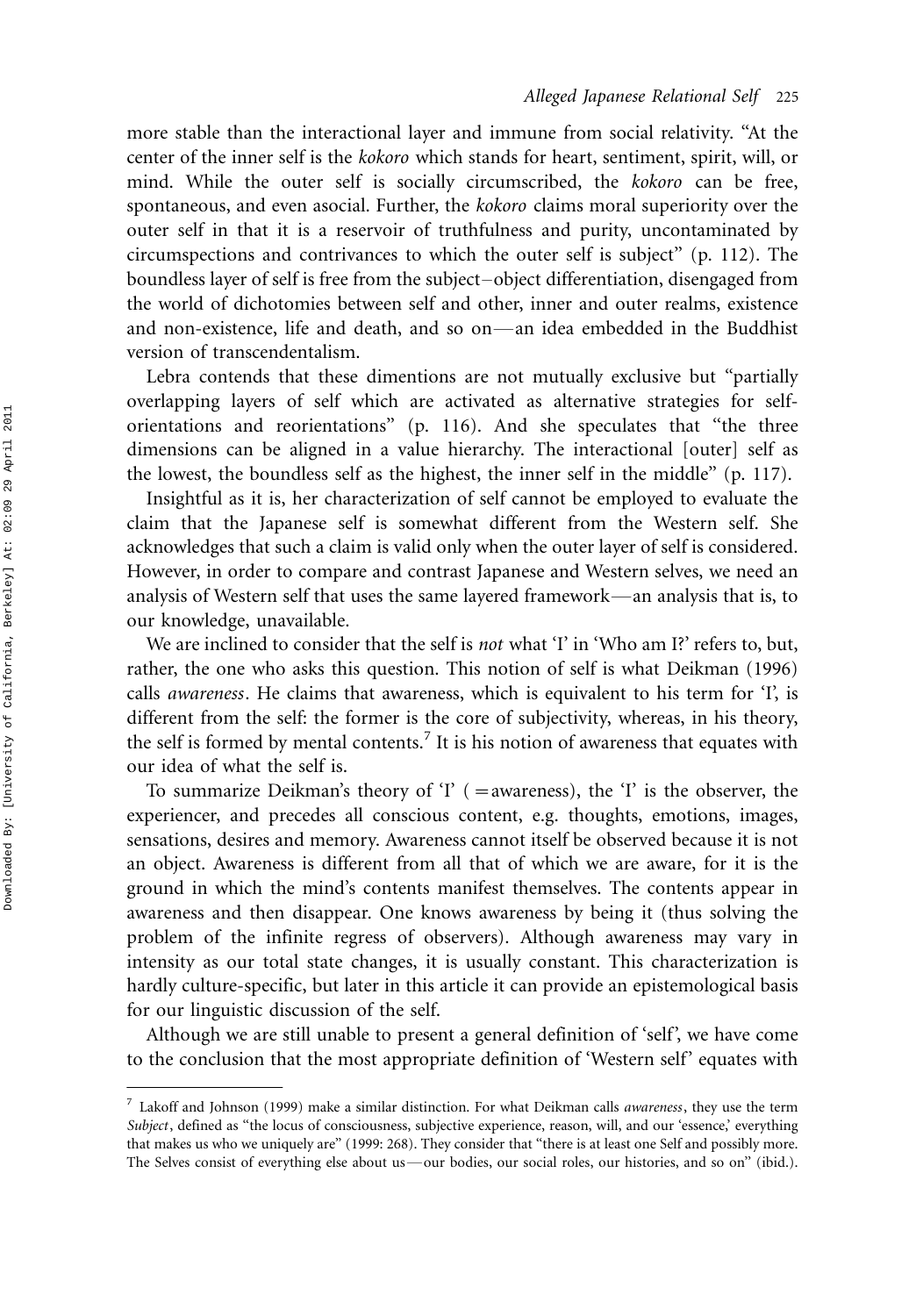the Cartesian notion of self: ''I am transparent to myself: My self-knowledge is mediated neither by inference nor by any teleological element such as a passing purpose or project. I know my own identity directly and completely, whereas others know it only inferentially and relative to certain sets of purposes" (Boër & Lycan 1986: 139). This definition conforms with Geertz's (1976: 225) often quoted comment:

The Western conception of the person as a bounded, unique, more or less integrated motivational and cognitive universe, a dynamic center of awareness, emotion, judgment and action organized into a distinctive whole and set contrastively both against other such wholes and against its social and natural background, is, however incorrigible it may seem to us, a rather peculiar idea within the context of the world's cultures.

In the balance of this article, the term 'Western self' should be understood in such a sense.

## 2.5. Linguistic Evidence for the Group Model

The group model with fluidity of self is customarily utilized to account for linguistic phenomena in Japanese, most notably for pronouns, addressing and kinship terms, extended use of donatory verbs, and the polite/honorific systems.

It is claimed by advocates of the group model that Japanese lacks the exact equivalent of 'I' which would serve as the fixed point of self. In addressing a child, an adult male is likely to refer to himself as ojisan 'uncle', and a schoolteacher calls him-/ herself sensei 'teacher' (cf. Suzuki 1973, 1984).<sup>8</sup> "A multiple and variable self like this ultimately boils down to ''non-self'' as symbolized by the zero form [the Japanese speaker tends not to use any overt linguistic expression to refer to him-/herself]'' (Lebra 1992: 111).

Regarding kinship terms, the unmarked choice for the word corresponding to 'mother' is okaasan. It can be used to refer to the mother of the addressee as well as of a third-person. It can also be used for the speaker's own mother in a conversation with in-group members or in informal conversations with outsiders. In formal conversations, however, another word, haha, must be employed, rather than okaasan, to refer to one's own mother. The same distinction is made for father, grandparents, siblings, and other close relatives. This demonstrates that an appropriate choice of kinship terms depends on context—whether or not the addressee is an insider (i.e. a member of  $uchi$ )—and the formality of the conversation.

<sup>&</sup>lt;sup>8</sup> The use of kin terms for self-reference is widespread worldwide: for example, an American mother would say to her child ''Please wait for a minute. Mommy's on the phone now.'' Wesley Leonard pointed out to us, however, that such a use of kin terms is reserved for young children in the United States, whereas in Japan it is appropriate even when one is speaking to grown-ups. Using an occupational title to refer to oneself is less commonly observed in the world's languages.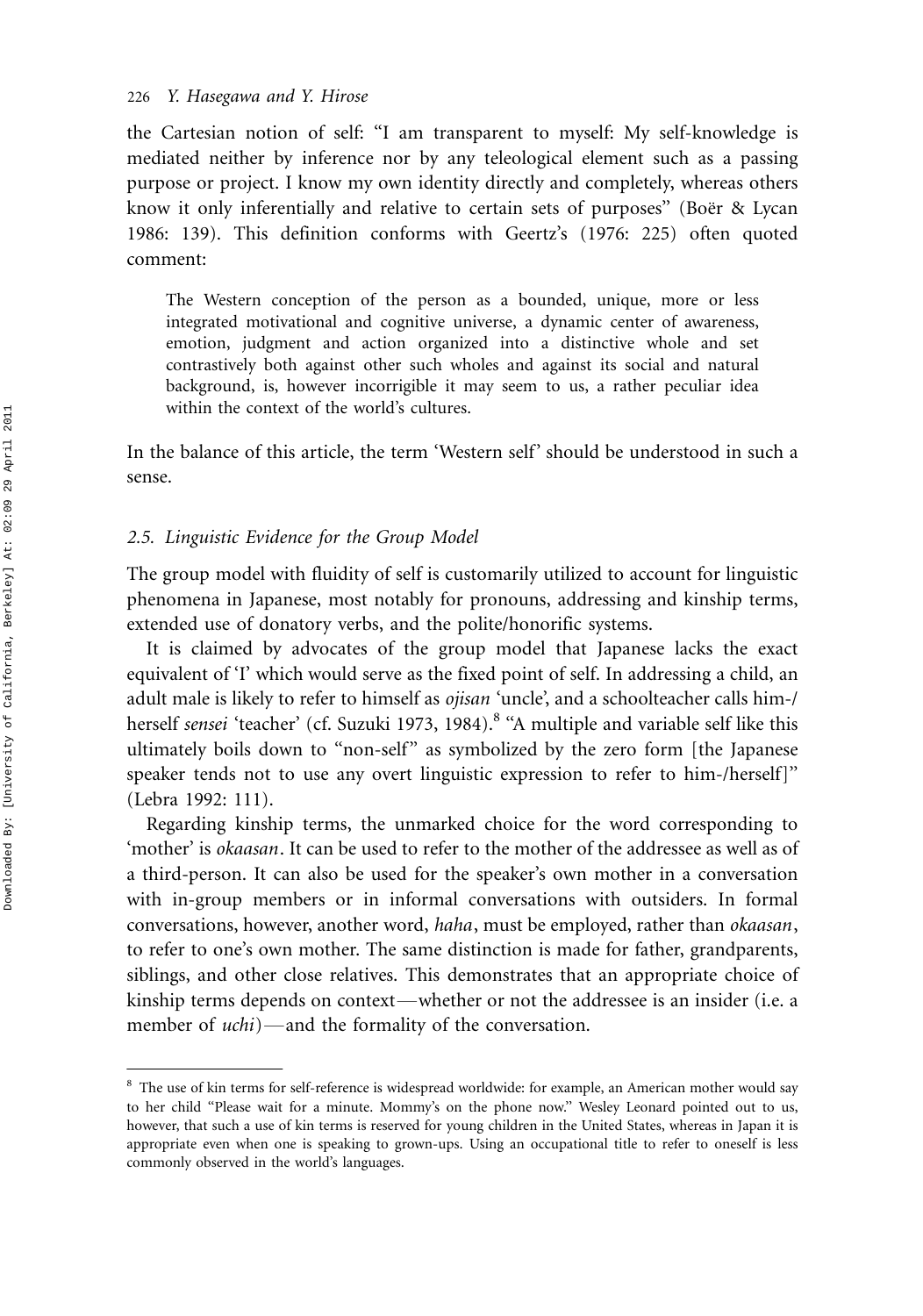An example to illustrate the fluidity of the boundaries between self and others is drawn from the usage of donatory verbs. There are two kinds of verbs in Japanese that correspond to the English verb 'give': kure- and age-. With kure-, the inherent destination of the transfer is the speaker, i.e. the self. For example, to indicate that Okada lent money to you, you would say:<sup>9</sup>

| $(1)$ a. | Okada-san                                              | ga         | okane |     | kashi-te  | kure-ta.  |
|----------|--------------------------------------------------------|------------|-------|-----|-----------|-----------|
|          | Okada                                                  | <b>NOM</b> | money | ACC | lend-cont | give-past |
|          | Lit. 'Mr. Okada gave [me] the favor of lending money.' |            |       |     |           |           |

Kure- can also be used when the recipient of the transfer is regarded as an insider, as in (1b), but the use of kure- is anomalous if the recipient is not an insider. For example, in the anomalous sentence (1c), the referential expression *sono hito* 'that person' signals that the speaker does not consider the referent an insider.

| (1)b. Okada-san ga haha ni  okane o  kashi-te<br>Okada                                       |  |                     |  |  |           | NOM mother DAT money ACC lend-CONJ give-PAST | kure-ta.            |  |  |
|----------------------------------------------------------------------------------------------|--|---------------------|--|--|-----------|----------------------------------------------|---------------------|--|--|
| Lit. 'Mr. Okada gave my mother the favor of lending money.'<br>c. #Okada-san_ga sono hito ni |  |                     |  |  | okane o   |                                              | kashi-te kure-ta.   |  |  |
| Okada                                                                                        |  | NOM that person DAT |  |  | money ACC |                                              | lend-conj give-past |  |  |
| Lit. 'Mr. Okada gave the person the favor of lending money.'                                 |  |                     |  |  |           |                                              |                     |  |  |

Thus, a common analysis treats insiders as *extended self*—the boundary between self and others is regarded as shifting or unstable.

The fluidity of in-group and out-group boundaries can be observed in the proper usage of honorific/humble forms of the predicate. While talking with a colleague about their company president, the speaker should use an honorific form when the president is encoded as subject, as in (2a); however, s/he should use a humble form with respect to him-/herself, as in (2b).

| $(2)$ a. | Shachoo<br>president                   | wa<br><b>TOP</b>                     | shusseki<br>attend<br>The president will attend [the meeting]. | nasai-mas-u.<br>do(honorific)-POL-NPST |
|----------|----------------------------------------|--------------------------------------|----------------------------------------------------------------|----------------------------------------|
| b.       | Watashi<br>T'll attend [the meeting].' | itashi-mas-u.<br>do(humble)-POL-NPST |                                                                |                                        |

On the other hand, when the addressee is a client, the speaker is conventionally considered to represent the company, and a humble form must be used even when the subject referent is the company president\*/as if the president is part of, or belongs to, the (extended) self. Suppose that the president's name is Tanaka. Because shachoo 'company president' can be categorized as an honorific referential term, rather than a neutral descriptive term, the use of *shachoo* in this context is

 $9$  The following abbreviations are used in the glosses of example sentences:  $ACC = accusative$ ,  $CONJ = conjunctive$ ,  $COP = copula$ ,  $DATA = dative$ ,  $EVID = evidential$ ,  $GEN = genitive$ ,  $NML = nominalizer$ ,  $NOM = nominative$ ,  $NPST =$ nonpast tense, PAST = past tense, PL = plural, POL = polite verb form,  $Q =$  question marker,  $QUOT =$  quotative, TOP = topic marker. In order to avoid irrelevant complexity, some morphological information is simplified.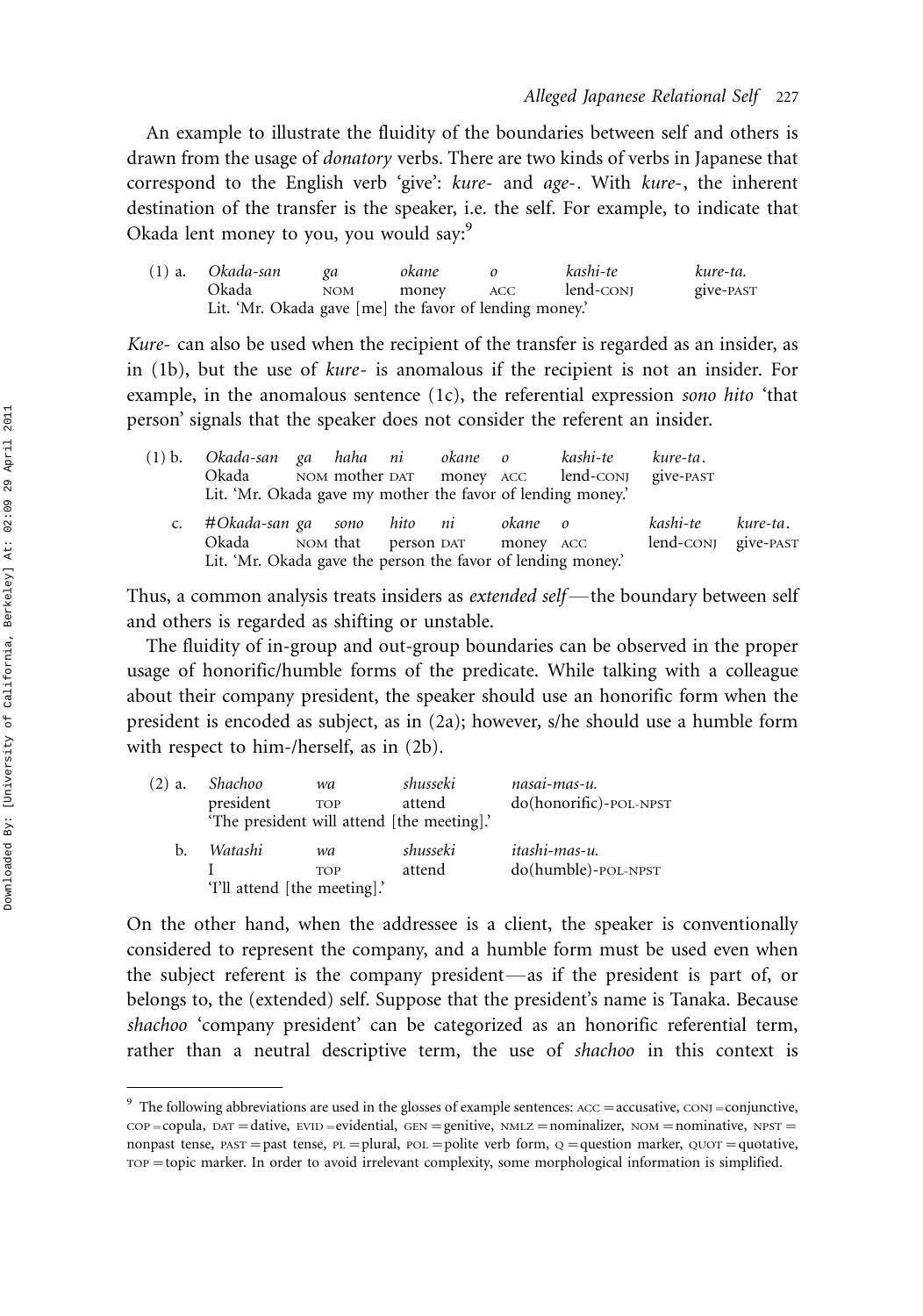inappropriate, much less the honorific form of the predicate. In this situation, a sentence like (2c) with *Tanaka* as subject is mandatory.

(2) c. Tanaka wa shusseki itashi-mas-u. Tanaka TOP attend do(humble)-POL-NPST 'Tanaka (i.e. the president) will attend [the meeting].'

Mainly from these characteristics of the Japanese language, Wetzel (1984, 1994) concludes that the 'I' of Indo-European languages is not the universal deictic ground, and that the deictic anchor point in Japanese is a collectively defined vantage point represented as uchi ('in-group'). Similarly, Bachnik (1994: 28) remarks that uchi is the locus of the self, which is thus defined within a collectivity. Kondo (1990: 147) goes so far as to say ''By speaking, one inevitably speaks as a person embedded in a particular uchi. One is never an isolated individual.''

## 3. The Absolute Self in Japanese

## 3.1. The Absolute Self and Psych Predicates

In the previous section, the relational model of Japanese self was described: unlike the Western self, the Japanese self has been claimed to be unstable, constantly shifting, and context-dependent. However, this model is inconsistent with some significant characteristics of the Japanese language. Those characteristics are subsumed under the rubric of evidentiality (or accessibility of information) (e.g. Chafe & Nichols 1986; Kamio 1997). In this section we will show that an adequate account of such phenomena requires a notion of absolute self that is distinct from others and cannot be assimilated into the in-group, thus contradicting the notion of relational and shifting self.

The Japanese language forces its users to delineate strictly between the self and all others by prohibiting phrases that express human sensations, feelings, desires, or mental activities when the speaker does not have direct access to the source.<sup>10</sup> The predicates that are subject to this restriction are sometimes called psych predicates (cf. Kuroda 1973; Shibatani 1990: 383–385). Psych predicates can be used only to describe the speaking self, and no others.<sup>11</sup> For example, in (3), samu- 'feel cold' can take *watashi* 'I' as subject, but not *haha* 'mother'. When the subject is not the first person, some evidential expression is necessary, as in  $(3c-d)$ .

<sup>&</sup>lt;sup>10</sup> The direct representation of subjective experiences (represented consciousness) other than the speaker's own yields what Banfield (1982) refers to as an *unspeakable sentence*  $-$ i.e. one which cannot occur naturally in spoken language. Kuroda (1973) calls the style where such expressions appear with only first-person subjects the reportive style. In reportive style, only the speaker is entitled to express his/her own psychological state. In the

nonreportive style, by contrast, third-person subjects are permitted for such expressions.<br><sup>11</sup> The restriction is strongest in the present tense and in main clauses. One of the anonymous reviewers points out that the former is likely due to the fact that information about the past can be gained in various ways.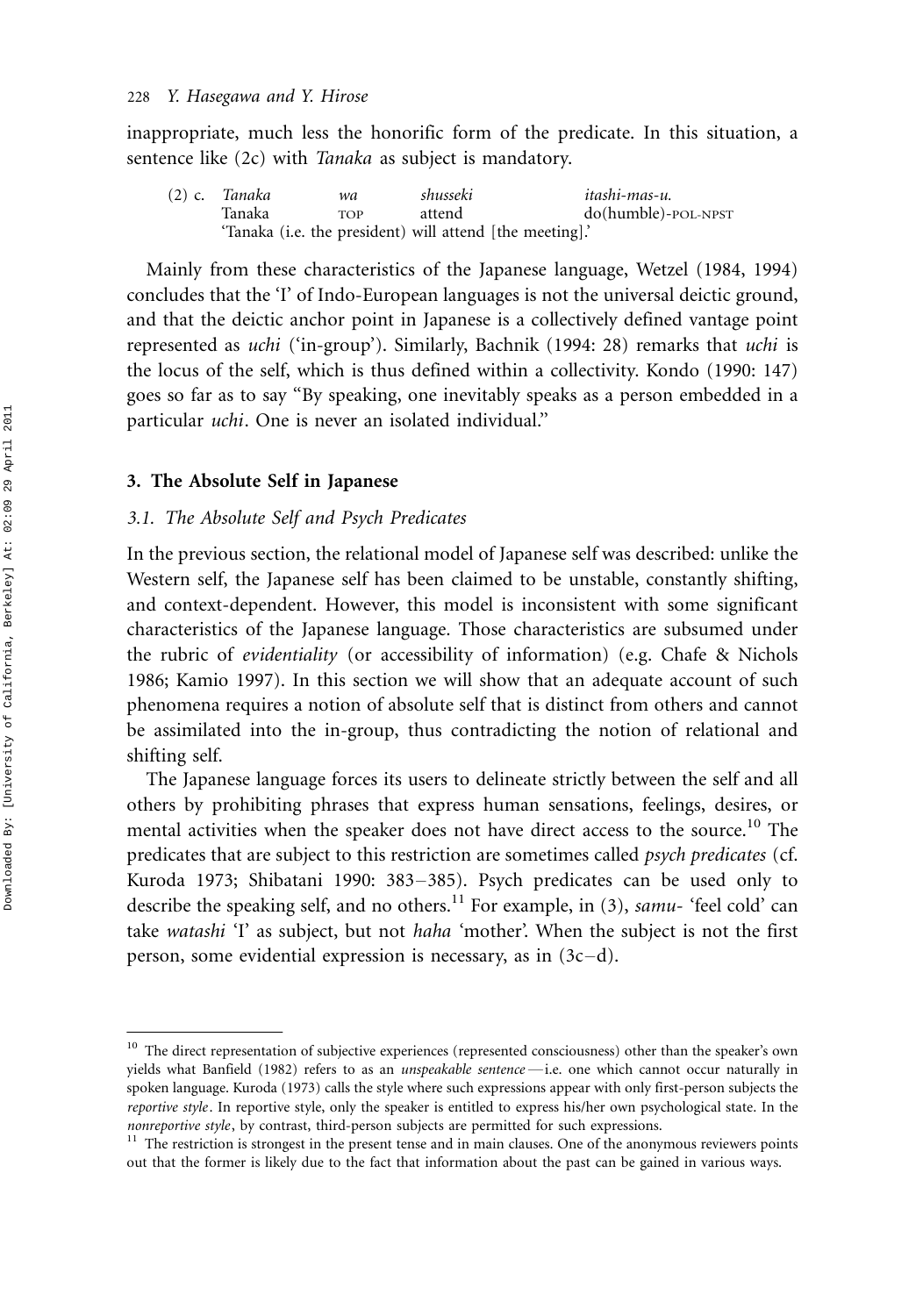| $(3)$ a. | Watashi                                            | <i>wa</i> | samu-i.                         |          |  |  |  |  |
|----------|----------------------------------------------------|-----------|---------------------------------|----------|--|--|--|--|
|          | I                                                  | TOP       | feel.cold-NPST                  |          |  |  |  |  |
|          | 'I feel cold.'                                     |           |                                 |          |  |  |  |  |
| b.       | #Haha                                              | wa        | samu-i.                         |          |  |  |  |  |
|          |                                                    |           | mother TOP feel.cold-NPST       |          |  |  |  |  |
|          | 'My mother feels cold.' [Intended]                 |           |                                 |          |  |  |  |  |
| C.       | Haha                                               |           | wa samu-gat-te                  | $i$ -ru. |  |  |  |  |
|          | mother                                             |           | TOP feel.cold-EVID-CONI be-NPST |          |  |  |  |  |
|          | Lit. 'My mother is showing signs of feeling cold.' |           |                                 |          |  |  |  |  |
| d.       | Haha                                               | wa        | samu-soo                        | da.      |  |  |  |  |
|          | mother                                             |           | TOP feel.cold-EVID              | COP.NPST |  |  |  |  |
|          | 'My mother appears to feel cold.'                  |           |                                 |          |  |  |  |  |

This restriction on psych predicates and their potential subjects is so inflexible that when the predicate is polysemous, the semantic role of the subject necessarily shifts to conform to this restriction. In (4), kanashi- 'be sad' can indicate either the subject's being sad (subject  $=$  experiencer) or some entity causing a sad feeling in the speaker's mind (subject  $=$  stimulus/source). When the subject is the speaker, the former construal automatically applies; otherwise, the latter does.

|    |                                                   |  | (4) a. Watashi wa kanashi-i. |  |  |  |
|----|---------------------------------------------------|--|------------------------------|--|--|--|
|    |                                                   |  | TOP be.sad-NPST              |  |  |  |
|    | 'I'm sad.'                                        |  |                              |  |  |  |
| b. | Haha wa kanashi-i.                                |  |                              |  |  |  |
|    |                                                   |  | mother TOP be.sad-NPST       |  |  |  |
|    | 'My mother makes me sad.' not 'My mother is sad.' |  |                              |  |  |  |

Expressions of desire also belong to the category of psych predicates. In (5), the construction Verb +  $ta$ - 'to want to do X' can be used with a first-person subject (5a), but NOT with other subjects (5b). As with the expressions of sensation, an evidential expression is necessary for a third-person subject (5c).

| (5) | a.          |                                                               |  |  |  | Watashi wa koohii o nomi-ta-i.                |          |  |  |  |
|-----|-------------|---------------------------------------------------------------|--|--|--|-----------------------------------------------|----------|--|--|--|
|     |             | I                                                             |  |  |  | TOP coffee ACC drink-want-NPST                |          |  |  |  |
|     |             | 'I want to drink coffee.'                                     |  |  |  |                                               |          |  |  |  |
|     | b.          | #Haha                                                         |  |  |  | wa koohii o nomi-ta-i.                        |          |  |  |  |
|     |             | mother                                                        |  |  |  | TOP coffee ACC drink-want-NPST                |          |  |  |  |
|     |             |                                                               |  |  |  | 'My mother wants to drink coffee.' [Intended] |          |  |  |  |
|     | $C_{\star}$ | Haha                                                          |  |  |  | wa koohii o nomi-ta-gat-te                    | $i$ -ru. |  |  |  |
|     |             | mother                                                        |  |  |  | TOP coffee ACC drink-want-EVID-CONJ be-NPST   |          |  |  |  |
|     |             | Lit. 'My mother is showing signs of wanting to drink coffee.' |  |  |  |                                               |          |  |  |  |

Omow- 'think' is another type of psych predicate, and, as such, it cannot be used to describe a third-person's mental state (cf. Nakau 1994; see also Section 4.1 below for further discussion of omow-.).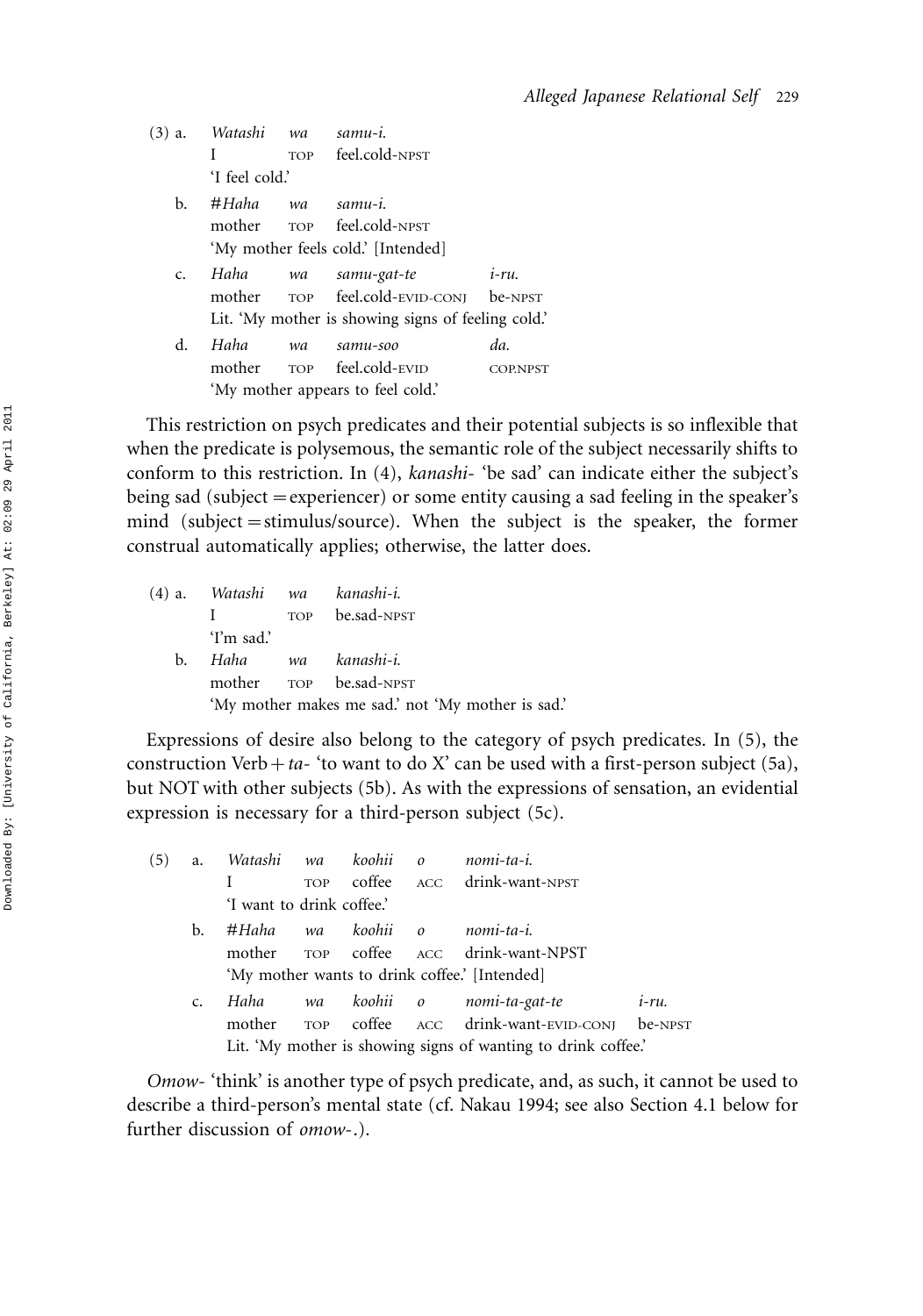## 230 Y. Hasegawa and Y. Hirose

| $(6)$ a. | Watashi wa haha             |                                                          |                | wa                                                             |     | byooki da to    |    | $omo-u$                  |          |  |  |
|----------|-----------------------------|----------------------------------------------------------|----------------|----------------------------------------------------------------|-----|-----------------|----|--------------------------|----------|--|--|
|          |                             |                                                          | TOP mother TOP |                                                                | ill |                 |    | COP.NPST QUOT think-NPST |          |  |  |
|          | 'I think my mother is ill.' |                                                          |                |                                                                |     |                 |    |                          |          |  |  |
| b.       | Haha                        |                                                          | wa byooki da   |                                                                | to  | $omo-u.$        |    |                          |          |  |  |
|          | mother                      |                                                          |                | TOP ill COP.NPST                                               |     | QUOT think-NPST |    |                          |          |  |  |
|          |                             |                                                          |                | 'I think my mother is ill.' NOT 'My mother thinks she is ill.' |     |                 |    |                          |          |  |  |
| c.       | Haha                        |                                                          |                | wa (jibun wa/ga) byooki da                                     |     |                 | to | omot-te                  | $i$ -ru. |  |  |
|          | mother                      |                                                          |                | TOP self TOP/NOM ill cop.npst quot think-conj be-NPST          |     |                 |    |                          |          |  |  |
|          |                             |                                                          |                | Lit. 'My mother, is thinking she, is ill.'                     |     |                 |    |                          |          |  |  |
|          |                             | 'My mother <sub>i</sub> thinks she <sub>i</sub> is ill.' |                |                                                                |     |                 |    |                          |          |  |  |
|          |                             |                                                          |                |                                                                |     |                 |    |                          |          |  |  |

In  $(6a)$ , the matrix subject, *watashi* 'I', of which *omow*- is predicative, is overtly present. In (6b), by contrast, watashi does not appear, and it might seem that haha 'mother' could be taken as the overtly present potential subject of omow-, and yet this construal is impossible: the subject of omow- must still be watashi, or in the first person. For a third-person subject, the auxiliary verb phrase -te i- must be added to *omow*-, as in  $(6c)$ .<sup>12</sup> [If the embedded subject, *jibun* 'self', in  $(6c)$  were absent, the subject of *byooki da* 'is ill' would be construed with either the matrix subject or an arbitrary referent being talked about in the discourse.] This constraint is not on the potential grammatical subject per se, but rather on the accessibility of information. In ordinary conversation, others' mental states are not directly accessible to the speaker. In the context of a novel, on the other hand, the author can use psych predicates freely with third-person subjects because s/he, as creator, can be omniscient, and therefore has direct access to a character's mental state. In fact, expressions like (7) are common in narrative fiction.

|  | (7) Akiko wa haha wa byooki da      |  | to | omot-ta.                                          |
|--|-------------------------------------|--|----|---------------------------------------------------|
|  |                                     |  |    | Akiko TOP mother TOP ill COP.NPST QUOT think-PAST |
|  | 'Akiko thought her mother was ill.' |  |    |                                                   |

Examination of the examples in this section reveals that the relevant notion of self here is absolute and cannot be relational or context-dependent; furthermore, the boundary between self and others cannot be fluid. That is, as shown in the (b) examples of  $(3)$ – $(6)$ , typical in-group members such as *haha* 'mother' cannot be regarded as extended self, nor can the self be assimilated into the in-group. This very fact indicates that the Japanese language presupposes a strong awareness of self, however primordial such a notion of self may be. Furthermore, it is difficult to

<sup>&</sup>lt;sup>12</sup> This constraint is due to the fact that *omow*- is a modality expression. Nakau (1994) defines modality as the speaker's mental attitude toward the proposition or the speech act at the time of utterance, conceived as the speaker's instantaneous present (p. 46). As a modality expression, omow- refers to the instantaneous present. "Of all the mental attitudes which manifest themselves simultaneously with the time of speech, it is only his/her own mental attitude that the speaker can have accessible to him/her" (p. 51). Therefore, the use of omow- with a third-person subject results in anomaly. Omot-te-iru, on the other hand, is an expression for the continuous present and can be used to describe a mental activity of a third-person as well as the speaker. A question arises here as to why the use of *omot-te-iru* makes it acceptable to describe another person's mental state which is not directly accessible. The discussion of this issue, however, is beyond the scope of the present article.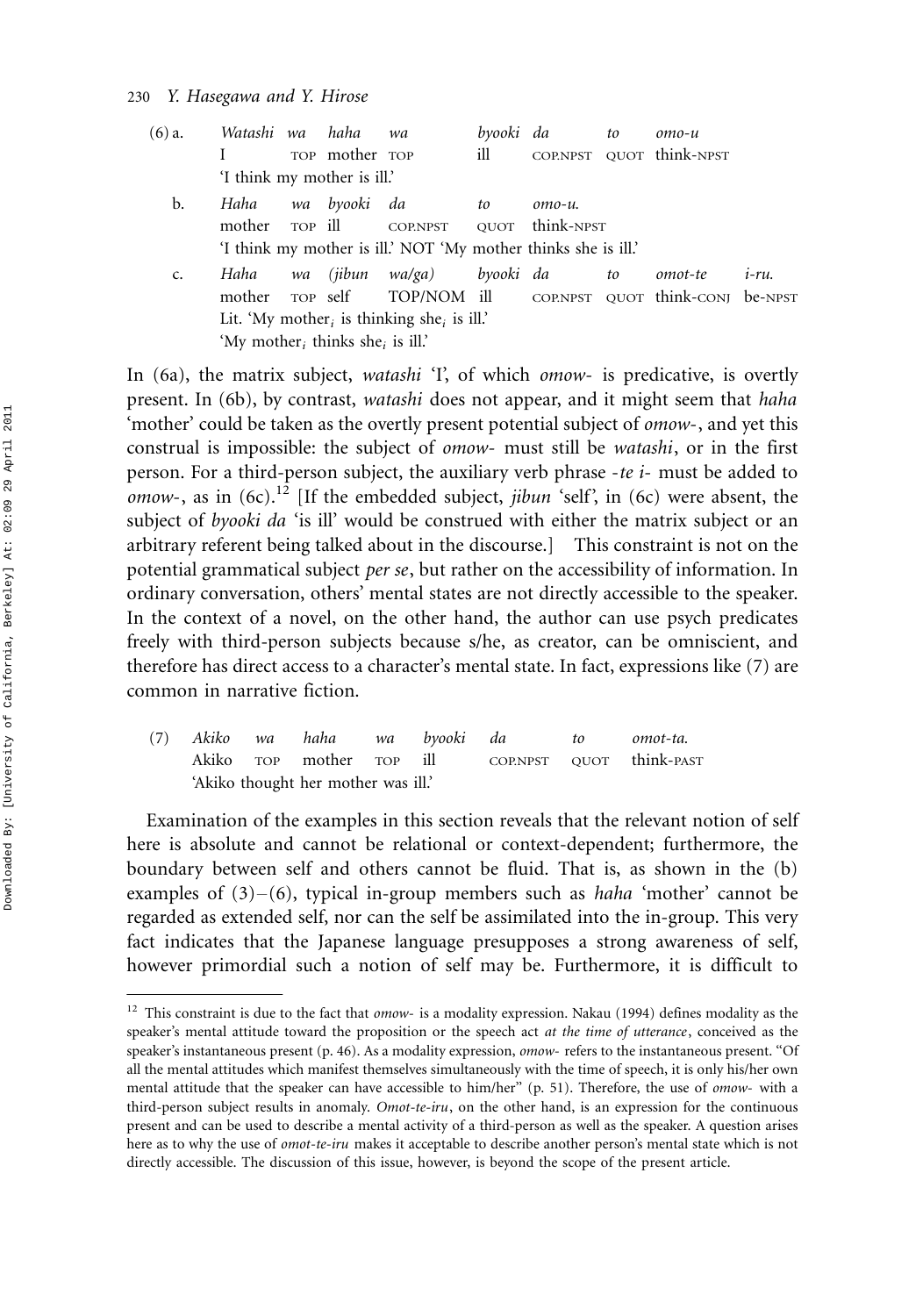envision that such a language has been formed by a speech community lacking the concept of individual self, akin to the Western notion of self, contrary to those who contend that Japan is a 'selfless' society. What we have observed about psych predicates is a well-known fact in Japanese linguistics, but somehow it has never received serious attention in research on Japanese society and culture. The prevailing relational model of self is inconsistent with this aspect of the Japanese language.

## 3.2. The Primacy of the Absolute Self

So far we have observed that the Japanese language appears to involve both relational and absolute notions of self. But are they equally essential? We would argue that recognition of the absolute self is an integral part of Japanese, but that recognition of relational self is not. This section demonstrates this primacy of the absolute self over the relational self, using linguistic and extralinguistic data.

First, linguistic expressions based on the absolute self are learned by children automatically and unconsciously, whereas expressions requiring the notion of relational self must be explicitly taught by adults. Our experiment indicates that even first graders are not confused as to whose opinion is represented in a sentence like (8) with a psych predicate *omow*- 'think': it is the speaker's own, not her mother's or teacher's or any other insider's opinion. Sentence (8) was shown to Japanese first graders who were asked who thought who would come. They correctly answered that the person who was speaking thought Aki would come.

| (8) Aki-chan                               | kuru | tο | ото-и.                                                                    |  |
|--------------------------------------------|------|----|---------------------------------------------------------------------------|--|
| Aki-HYPOCORISTIC come.NPST QUOT think-NPST |      |    |                                                                           |  |
|                                            |      |    | '[I] think Aki will come.' NOT 'Aki thinks [she/someone else] will come.' |  |

On the other hand, the use of the situation-sensitive term haha to refer to one's own mother is usually taught as part of elementary or grammar school education.

Expressions that presuppose the shifting (relational) self as illustrated in (2), repeated here for convenience, are artificial, not natural, parts of language as linguists conceive them.

| $(2)$ a.                                                 | Shachoo                    |            |            | wa shusseki nasai-mas-u.                   |  |  |  |
|----------------------------------------------------------|----------------------------|------------|------------|--------------------------------------------|--|--|--|
|                                                          | president                  |            | TOP attend | do(honorific)-POL-NPST                     |  |  |  |
|                                                          |                            |            |            | 'The president will attend [the meeting].' |  |  |  |
| b.                                                       | Watashi                    | wa         | shusseki   | itashi-mas-u.                              |  |  |  |
|                                                          |                            | TOP        | attend     | do(humble)-POL-NPST                        |  |  |  |
|                                                          | T'll attend [the meeting]. |            |            |                                            |  |  |  |
| c.                                                       | Tanaka                     | wa         |            | shusseki itashi-mas-u.                     |  |  |  |
|                                                          | Tanaka                     | <b>TOP</b> | attend     | do(humble)-POL-NPST                        |  |  |  |
| 'Tanaka (i.e. the president) will attend [the meeting].' |                            |            |            |                                            |  |  |  |

Honorifics are so esoteric that while many Japanese acquire the usage of very basic ones, manipulation of honorific and humble forms according to the situation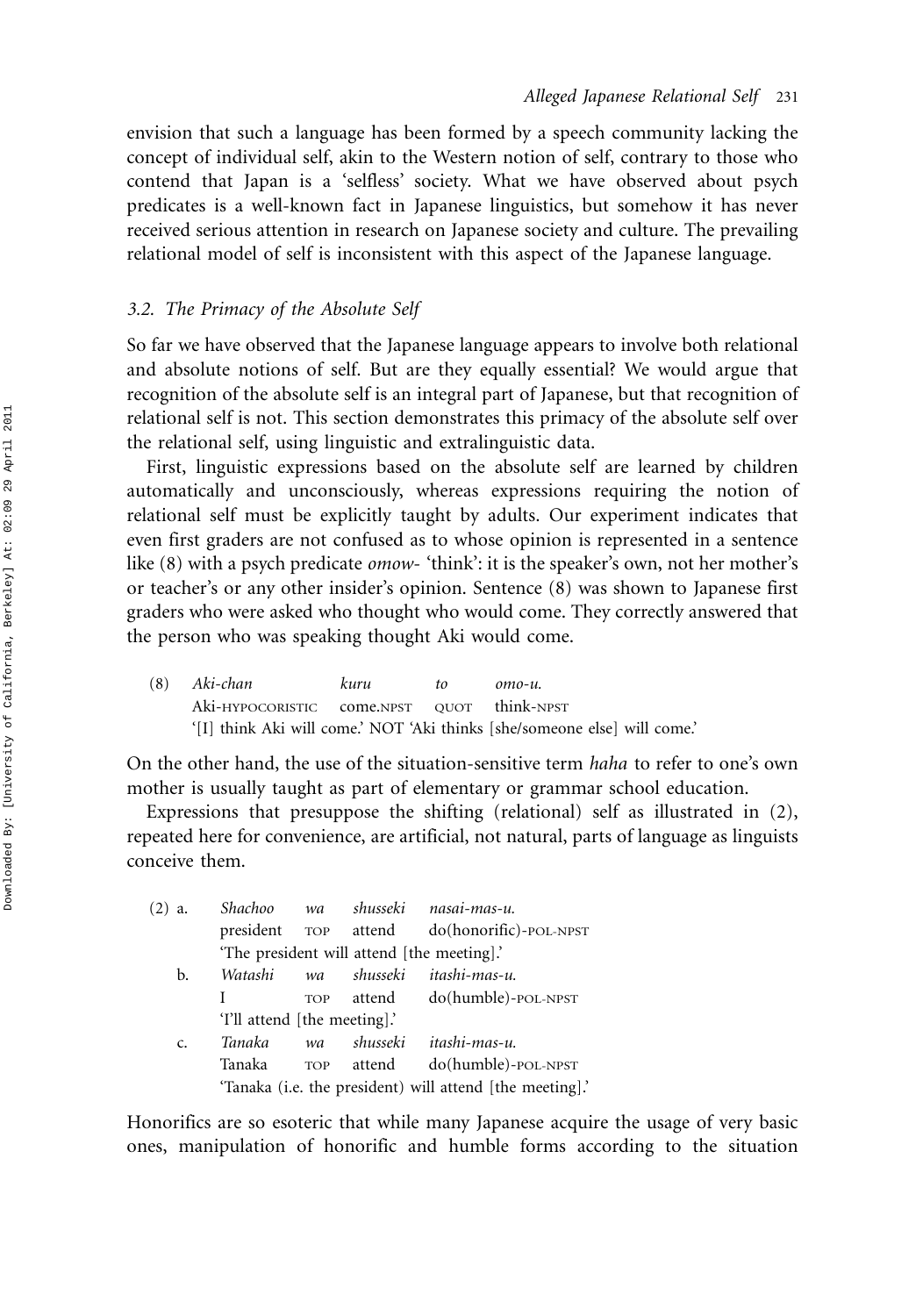illustrated here is not learned naturally. Many companies provide their employees with honorific-language lessons as part of their on-the-job training. These employees, most of whom are college graduates, have not naturally acquired such language in their twenty-plus years of life. Books teaching proper use of honorifics are always in great demand and found in virtually all book stores and libraries in urban communities. Therefore, it is debatable whether or not shifting one's self according to the addressee is an integral part of the Japanese language even though it may be an integral part of Japanese culture. It is indeed amazing that the Japanese continue to maintain their elaborate honorific language at such a high cost. On the other hand, the presence of the individual (absolute) self is unquestionable in Japanese.<sup>13</sup>

Second, most dialects of Japanese provide neither dual kinship terms nor a systematic distinction between plain vs. honorific/humble forms of predicates. The elaboration of the honorific system was begun in Late Old Japanese by members of the Japanese aristocracy living in and around Kyoto, the capital city at the time. Unlike the Tokyo dialect, which borrowed a considerable number of honorific expressions from the Kyoto dialect, most other dialects do not have the elaborate honorific systems that are frequently cited in literature on Japanese society (cf. Shibatani 1990: 123-126). Much the same is true of the donatory verbs kure- and age-. As noted in Numata (1999: 55), for example, the distinction between the two is not made in all Japanese dialects; some dialects use kure- constantly to describe giving situations (cf. also Hidaka 1994, 1997).<sup>14</sup> In the absence of evidence to the contrary, we do not assume dialectal differences in the notion of Japanese self.

<sup>&</sup>lt;sup>14</sup> An example of dialects that do not distinguish between kure- and age- is the Gokayama dialect, spoken in Toyama Prefecture. According to Hidaka (1994), speakers of this dialect use kure-, as in (i), when speakers of Tokyo Japanese use yar-, a less polite version of age-, as in (ii).

| (i)  | a. | Sonna           | mon,  | ano                                             | ko      | ni         | kure | yo.        |         |            |
|------|----|-----------------|-------|-------------------------------------------------|---------|------------|------|------------|---------|------------|
|      |    | such            | thing | that                                            | kid     | DAT        | give | I.tell.you |         |            |
|      |    |                 |       | 'Give something like it to that kid.'           |         |            |      |            |         |            |
|      | b. | Kono            | hon,  | omae-rachi                                      | kvoodai | no         | uchi | no         | dareka  | ni         |
|      |    | this            | book  | VOU-PL                                          | brother | <b>GEN</b> | in   | <b>GEN</b> | someone | <b>DAT</b> |
|      |    | $kury$ -00.     |       |                                                 |         |            |      |            |         |            |
|      |    | give-will       |       |                                                 |         |            |      |            |         |            |
|      |    |                 |       | 'I will give this book to one of you brothers.' |         |            |      |            |         |            |
| (ii) | a. | Sonna           | mono, | ano                                             | ko      | ni         | vare | yo.        |         |            |
|      |    | such            | thing | that                                            | kid     | DAT        | give | I.tell.you |         |            |
|      |    |                 |       | 'Give something like it to that kid.'           |         |            |      |            |         |            |
|      | b. | Kono            | hon,  | omae-tachi                                      | kvoodai | no         | uchi | no         | dareka  | ni         |
|      |    | this            | book  | VOU-PL                                          | brother | <b>GEN</b> | in   | <b>GEN</b> | someone | DAT        |
|      |    | $\gamma$ ar-oo. |       |                                                 |         |            |      |            |         |            |
|      |    | give-will       |       |                                                 |         |            |      |            |         |            |
|      |    |                 |       | 'I will give this book to one of you brothers.' |         |            |      |            |         |            |

In Gokayama dialect kure- is employed even when the recipient of the transfer is an outsider; hence no concept of relational self is involved in its use.

<sup>&</sup>lt;sup>13</sup> An anonymous reviewer has raised the question of whether native speakers of Japanese have difficulty with the usage of donatory verbs just as they do with that of honorifics. Although errors are occasionally observable, the use of the donatory verbs seems to be acquired much more easily than that of honorifics, despite the fact that both cases involve the recognition of relational self. At present, we are unable to explain this difference.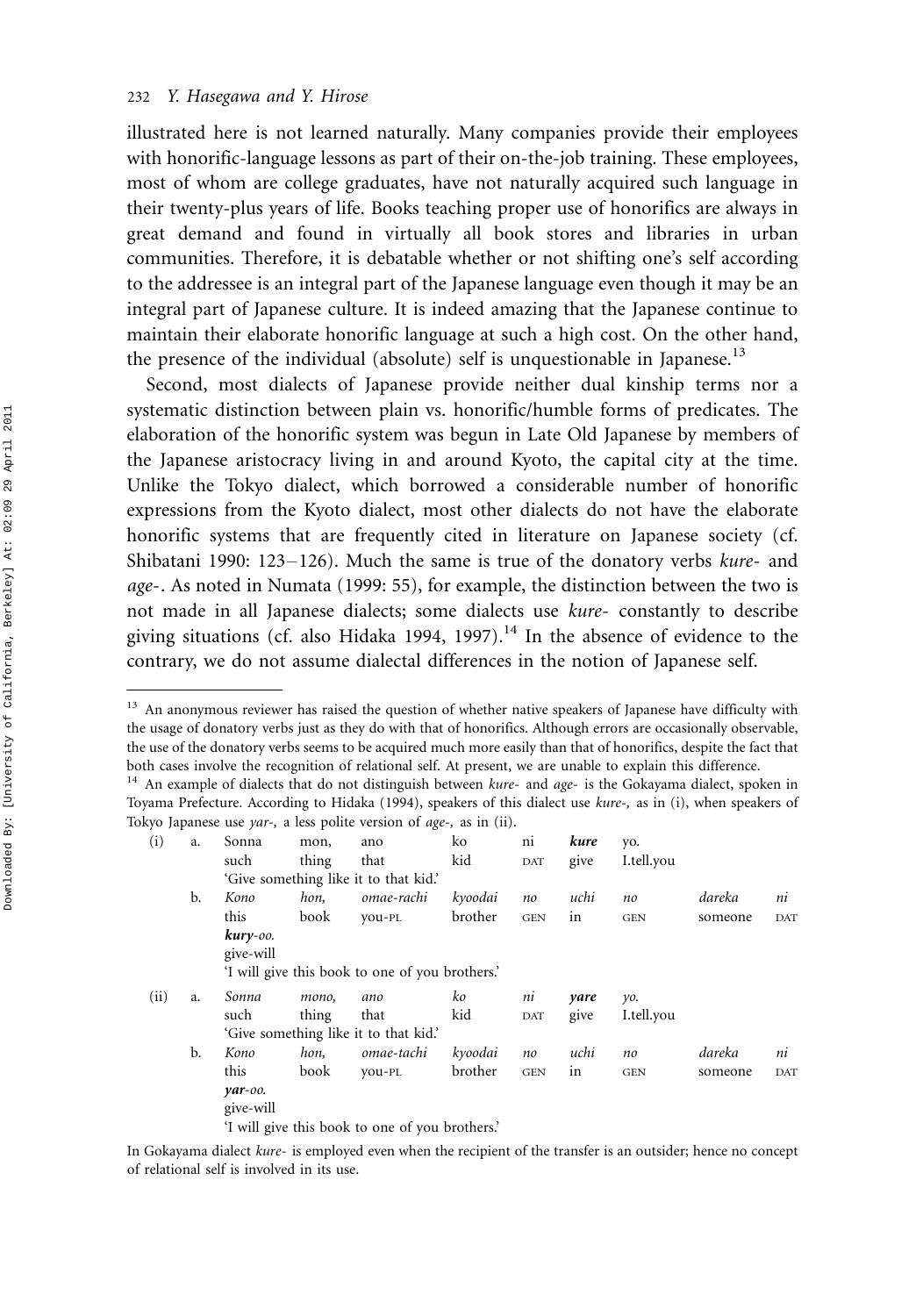Third, it is difficult to envisage that modern Japanese youth, especially those living in urban communities, do not develop the concept of individual self in their extremely competitive environment, notably referred to as *juken jigoku* 'examination hell'. In modern Japan, one's potential future employment is largely determined from a very early age. Popular companies hire their employees from a pool of graduates of prestigious universities. The possibility of admission to a prestigious university is greater for one who has attended a prestigious secondary school. To be accepted by a prestigious high school, it is safer to go to a prestigious middle school, and in order to enter a prestigious middle school, one aims at a prestigious elementary school. Many parents even begin their children's preparation at the kindergarten level. During their education, Japanese youth regularly take standardized tests, and they are informed of their rankings with all other examinees. Studying as a preparation for the next level of education is a purely personal and individual activity. One's current school's prestige or family affluence does not have any effects on such rankings. There are many 'cram schools', called juku, where the emphasis is to overcome oneself, rather than to compete with others. Again, this fact runs counter to the idea that the Japanese concept of self extends to involve other individuals.<sup>15</sup>

Finally, there is grammatical evidence of the notion that absolute self is more fundamental than relational self. As mentioned earlier, the verb kure- 'give' is used when a favor is done for the speaker and s/he is grateful for it. It can also be used when the beneficiary is an insider, such as one's mother. In the theory of relational self, this is made possible because the boundary between self and others shifts, assimilating the self into its in-group. Consequently, a third-person beneficiary (in this case, the speaker's mother) is included in the notion of relational self. We have also observed that the use of psych predicates, such as omow- 'think', is restricted to the first-person subject. Now let us examine the case in which these two kinds of predicates both occur in a single sentence. Compare the following examples:

- (9) a. Watashi wa Okada-san ga uchi made okut-te kure-ru to I TOP Okada NOM house to take-CONJ give-NPST QUOT omo-u. think-NPST Lit. 'I think Mr. Okada will give me/insider [the favor of] taking me/insider home.'
	- b. #Sono hito wa Okada-san ga uchi made okut-te kure-ru to omo-u. that person TOP

c. Haha wa Okada-san ga uchi made okut-te kure-ru to omo-u. mother TOP

Lit. 'I think Mr. Okada will give my mother [the favor of] taking her home.' NOT 'My mother thinks Mr. Okada will give her [the favor of] taking her home.'

Lit. 'I think Mr. Okada will give that person [the favor of] taking him/her home.' [Intended]

<sup>&</sup>lt;sup>15</sup> An anonymous referee has commented that it might be the case that Japanese youth strive, at least in part, to bring credit to their family, school, etc. While we cannot deny this possibility, it would sound very odd for a Japanese child to articulate such an idea.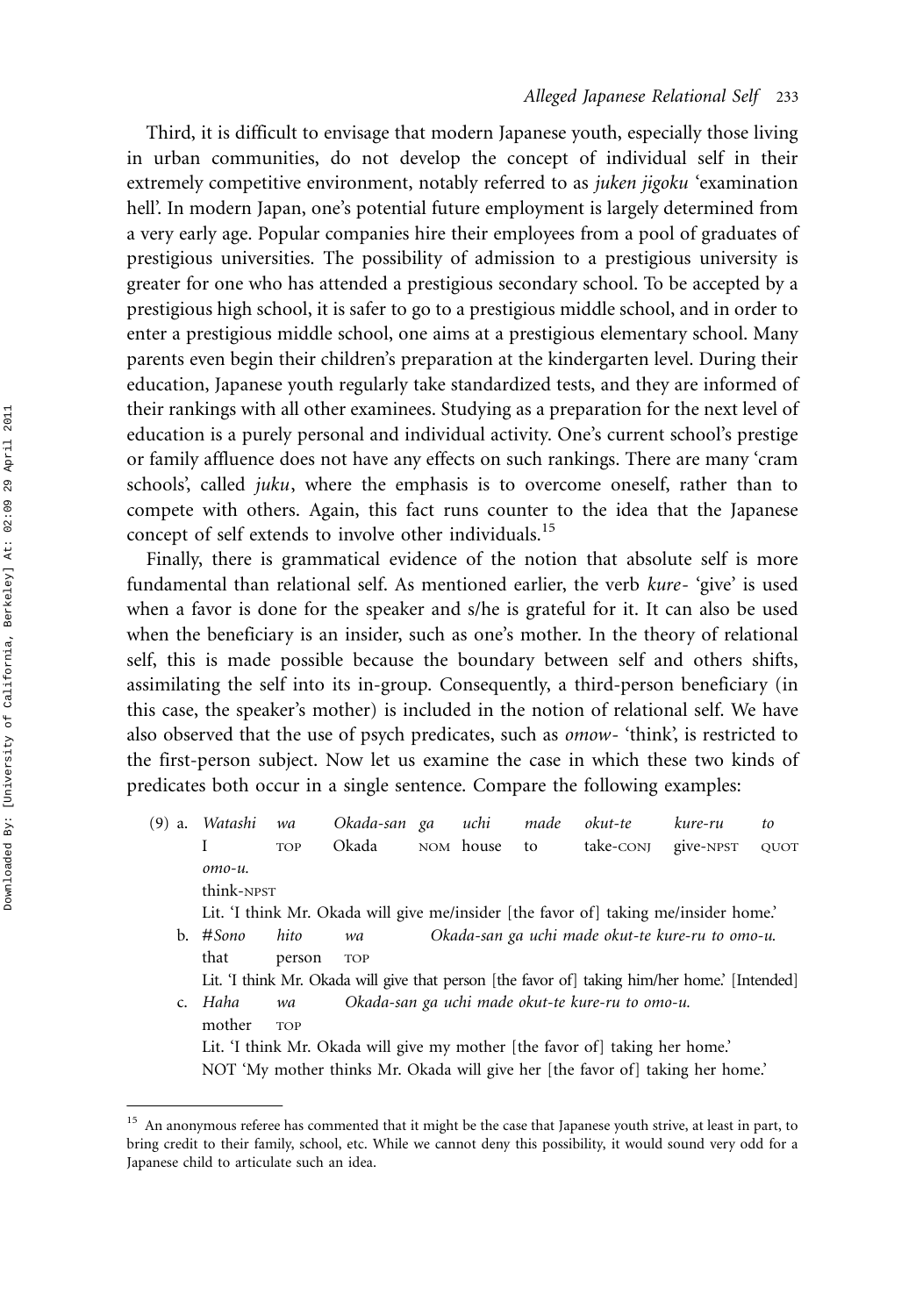## 234 Y. Hasegawa and Y. Hirose

A noun phrase marked with the topic particle wa can generally be the subject or object of a predicate because wa does not specify the noun phrase's grammatical function. In (9a) the wa-marked watashi is normally construed as both the subject of the predicate omow- and the destination of the favor (i.e. the indirect object of  $kure$ -). It can also be construed as the subject of *omow*- only; in such a case, the destination of the favor is someone in the speaker's in-group who has already been introduced into discourse or someone with a pragmatically understood very close relationship (e.g. a younger sibling) even if that person has not explicitly been mentioned within that speech event. By contrast, sentence (9b) is anomalous because sono hito 'that person' has no role in the sentence: it can be neither the subject of the psych predicate omow- (because it is not the first person) nor the destination of the favor (because the referent cannot be interpreted as an insider). The crucial case is (9c). Although the *wa*-marked NP is still a third person, unlike (9b), the sentence is acceptable. However, as the translation indicates, *haha* in  $(9c)$  is construed only as the destination of the favor, not as the subject of omow-. Although the mother is understood to be an insider (extended self), and thus can be the goal of kure- 'give', the use of the psych predicate omow- is still impossible with haha as its subject.

This fact affirms that the self and the mother belong to different conceptual categories\*/the former permits a direct expression about a mental state based on the guaranteed accessibility to the source, but the latter does not, due to the lack of such accessibility. It appears that the absolute self (the subject of omow-) and the relational self (the indirect object of kure-) can both operate independently in one sentence, each in response to a different predicate type. A question raised here is which one should be considered more salient.

We propose a test with deixis. The verb  $k$ - 'come' indicates the motion toward the speaker or toward the place considered to be the speaker's territory, e.g. his/her own home or place of employment; the verb  $ik$ - 'go' indicates motion of any orientation except toward the speaker or his/her territory. When the mover is the speaker,  $k$ - is selected if s/he is at the goal, and ik- if s/he is at the origin at the time of speech. Unlike English *come/go*, the deictic center of  $k - / i k$ - is restricted to the speaker, with only few exceptions (cf. Hasegawa 1993 for further discussion). Therefore, it is worth investigating which deictic center the verb  $k$ - selects. Suppose that the speaker and her mother are living separately in the situation depicted in (9c). Uchi 'house' can then be either the mother's house or the speaker's. Let us now add  $k$ - to the sentence:

(9) d. Haha wa Okada-san ga uchi made okut-te ki-te kure-ru mother TOP Okada NOM house to take-CONJ **come-CONJ** give-NPST to omo-u. QUOT think-NPST Lit. 'I think Mr. Okada will give my mother [the favor of] bringing her [to my] home.'

In (9d), the verb k- occurs inside the embedded quotative clause whose predicate is kure-. Unlike kure-, which permits the relational self as its indirect object, k- does not normally accommodate *haha* as its deictic center. Consequently *uchi* in (9d) is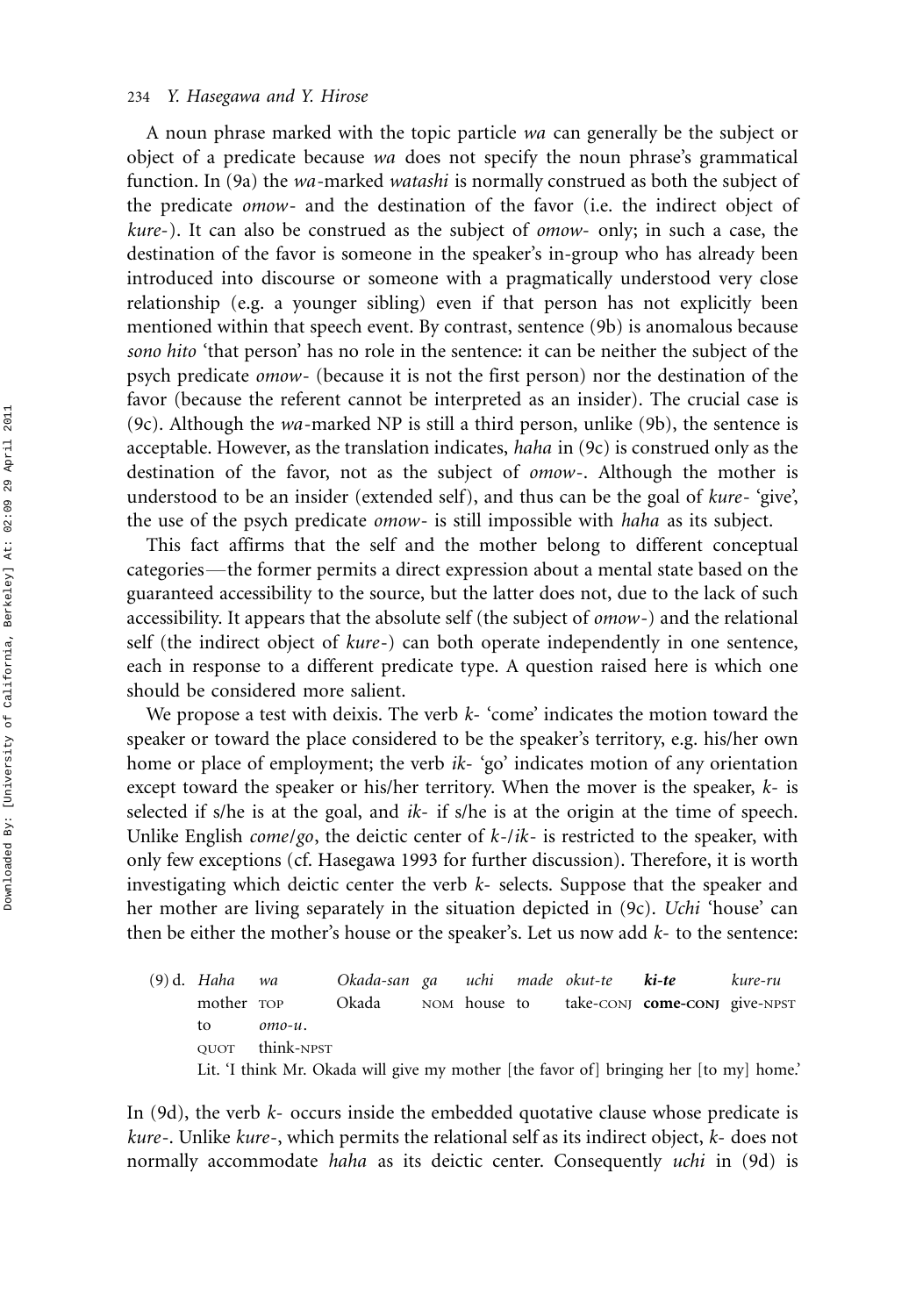understood as the speaker's house, not that of her mother. In a marked interpretation, however, *uchi* can be construed as the speaker's mother's house. Such an interpretation assumes that (i) the speaker considers her mother's house as her territory or (ii) the speaker will be at the goal at the movers' intended arrival time. The latter use of  $k$ - is illustrated in (10).

(10) Jon ga konban roku-ji ni soko ni kimasu node, watashi ga John NOM tonight 6 o'clock at there to **come-NPST** because I NOM saki-ni it-te mat-te i-masu. (Oe 1975) ahead go-CONJ wait-CONJ be-NPST Lit. 'John is coming there at six tonight, so I'm going there first and will wait (for him).'

If the speaker does not intend to be at her mother's house when Okada and her mother arrive there,  $ik-$  'go', but not  $k-$ , is used, as shown in (9e).

(9) e. Haha wa Okada-san ga uchi made okut-te it-te kure-ru mother TOP Okada NOM house to take-conj go-CONJ give-NPST to omo-u. QUOT think-NPST Lit. 'I think Mr. Okada will give my mother [the favor of] bringing her [to her] home.'

Examples (9d-e) illustrate that the deictic center is determined independently of relational self. Because spatiotemporal deixis is a reliable indicator of the location of the speaker's point of view at the speech time, we take this fact as evidence that the absolute self takes precedence over the relational self, and we consider the former to be more essential to the Japanese language than the latter.

## 4. Public vs Private Self

## 4.1. Public vs Private Expression

We have seen that it is indisputable that all competent speakers of Japanese possess a clear and rigid concept of self, without which idiomatic Japanese is impossible. This absolute self is individualistic, neither part of a group nor interpersonal. Linguistically speaking, the absolute self is the one whose mental states the speaker can directly access and thus the one which the speaker is privileged to express without evidential sources—that is, it is essentially identical with the Cartesian notion of self. In other words, the self in question is the speaker as the center of 'locutionary subjectivity', i.e. self-expression in the use of language (Lyons 1994, 1995).<sup>16</sup>

It is significant that, if we define the term self in terms of locutionary subjectivity, it can hardly be language-specific; it should apply to all languages. On the other hand, we have also observed that certain Japanese linguistic phenomena strongly suggest the situationally shifting Japanese self. Therefore, one might continue to argue that there are, nonetheless, some significant differences between the Japanese self and the

<sup>&</sup>lt;sup>16</sup> For Lyons, locutionary subjectivism is a linguistic version of Cartesian subjectivism. See Lyons (1982) for discussion.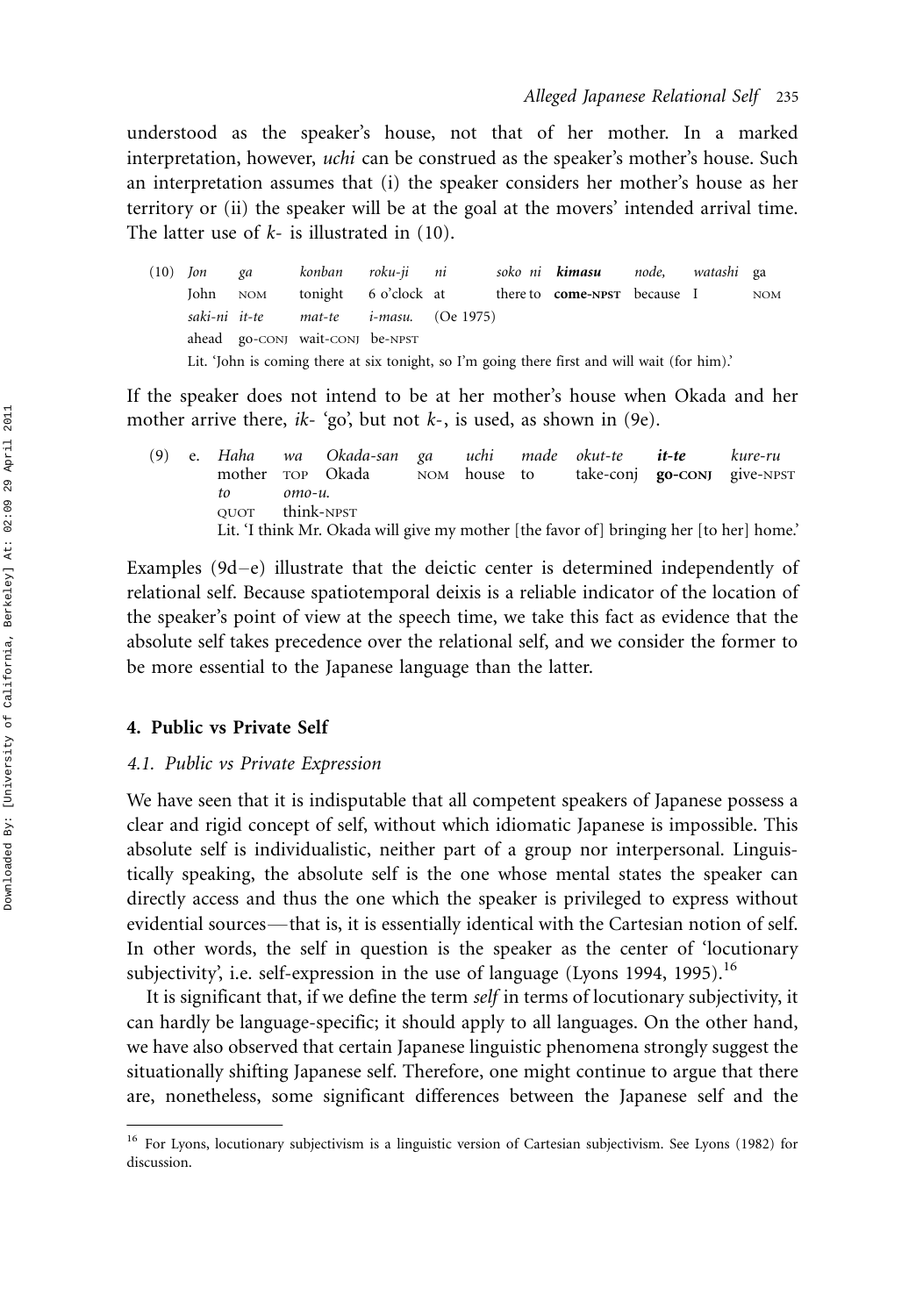Western self. One might point out, for example, that the Western self is by far more constant, referred to uniformly by a designated first person pronoun like I, not present in Japanese. If there is no fundamental difference between the notions of Japanese and Western selves, how can such radical differences be accounted for? This section is devoted to this problem. It is argued that although the notion of speaker as the center of locutionary subjectivity is universal, the speaker has two different aspects of self— $pubit$  and private. The English and Japanese languages differ in the way those aspects are encoded in their lexico-grammatical systems.

The public self is the speaker as the subject of communicating, i.e. the speaker who faces an addressee or has one in mind. The private self is the speaker as the subject of thinking/consciousness, with no addressee in mind. These public and private selves appear in two different kinds of linguistic expressions called public and private expression, respectively. Public expression corresponds to the communicative function of language; private expression corresponds to the non-communicative, thought-expressing function of language. Public expression necessarily requires the presence of an addressee; private expression lacks the presence of an addressee.<sup>17</sup>

Some words or phrases inherently presuppose the existence of an addressee, e.g. (a) certain sentence-final particles (e.g.  $yo$  'I tell you', ne 'you know'), (b) imperatives (e.g. tomare 'Stop!'), (c) vocatives (e.g. ooi/oi 'hey'), (d) responses (e.g. hai 'yes', iie 'no'), (e) pragmatic adverbials of various sorts (e.g. sumimasen ga 'Excuse me, but', kokodake no hanashi dakedo 'it's between you and me'), (f) polite forms of verbals (e.g. desu/masu), (g) hearsay expressions (e.g.  $(da)$ sooda/ $(da)$ tte 'I hear'). These addressee-oriented words or phrases appear exclusively in public expressions. Conversely, phrases and sentences containing addressee-oriented expressions are public expressions. On the other hand, phrases and sentences that lack addresseeoriented expressions can be either public or private: if the speaker intends to

<sup>&</sup>lt;sup>17</sup> Private expression should not be confused with so-called inner speech. Inner speech, in the sense of mental utterance, takes the form of talking to oneself or someone else in one's mind. Inner speech assumes an intended addressee who is either one's other self or someone else; thus it can be viewed as a quasi-communicative act. On the other hand, private expression corresponds to thinking as a mental state or process in which no addressee is assumed. The distinction between private and public expression is practically parallel to the distinction Searle (1983: 165-/166) makes between representation and communication:

We need to have a clear distinction between representation and communication. Characteristically a man who makes a statement both intends to represent some fact or state of affairs and intends to communicate this representation to his hearers. But his representing intention is not the same as his communication intention. Communicating is a matter of producing certain effects on one's hearers, but one can intend to represent something without caring at all about the effects on one's hearers. ... There are, therefore, two aspects to meaning intentions, the intention to represent and the intention to communicate. The traditional discussion of these problems, my own work included, suffers from a failure to distinguish between them and from the assumption that the whole account of meaning can be given in terms of communication intentions. On the present account, representation is prior to communication and representing intentions are prior to communication intentions. Part of what one communicates is the content of one's representations, but one can intend to represent something without intending to communicate.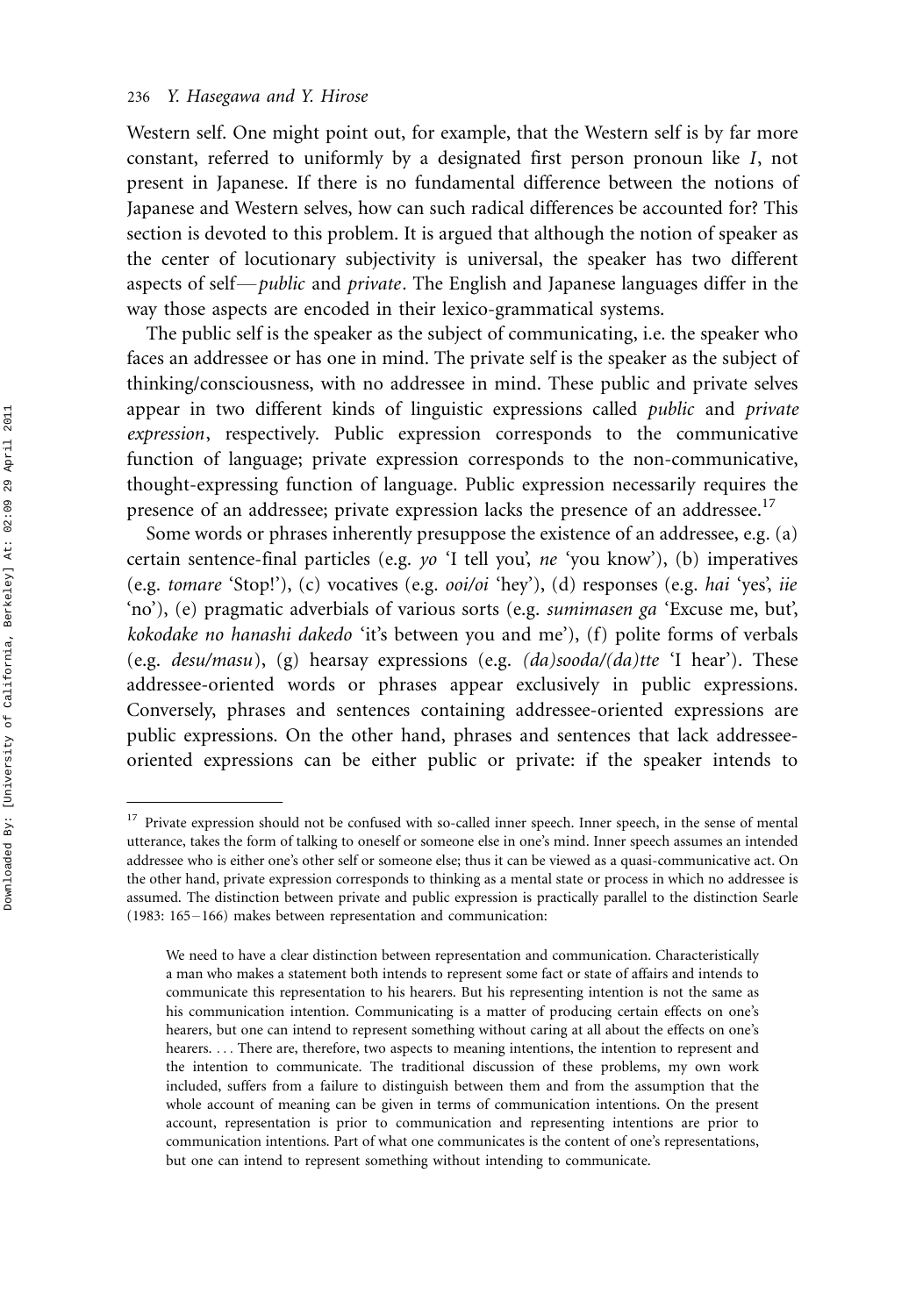communicate with another person, the expressions are public; otherwise, they are private (see Hirose 1995 for further discussion).

While public expressions involve communicative intention, private expressions correspond to mental states. In Japanese, mental states are typically described by verbs like *omow*- 'think'. Omow- and other mental-state verbs can take as a complement a reported clause marked by the quotative particle to. Descriptions of what one thinks, believes, doubts, or wishes are necessarily private expressions, and mental-state verbs allow only a private expression as their reported-clause complement. In the following examples, angle brackets with the subscript Priv represent a private expression; square brackets with the subscript *Pub* represent a public expression.

| (11) | a. | Haruo<br>wa<br>Haruo<br><b>TOP</b><br>'Haruo thinks it must be raining.' | $<$ $_{\rm Priv}$                                                                  | rain           | ame $ni$ -chigainai $>$<br>must |                                                                                               | to<br><b>OUOT</b> | omot-te<br>think-CONI | $i$ -ru.<br>be-NPST   |
|------|----|--------------------------------------------------------------------------|------------------------------------------------------------------------------------|----------------|---------------------------------|-----------------------------------------------------------------------------------------------|-------------------|-----------------------|-----------------------|
|      | b. | Haruo<br>wa<br>Haruo<br>TOP<br>'Haruo thinks it will be raining.'        | $<$ $_{\rm Priv}$                                                                  | ame<br>rain    | daroo ><br>will                 |                                                                                               | to<br><b>OUOT</b> | omot-te<br>think-CONJ | $i$ -ru.<br>be-NPST   |
| (12) | a. | #Haruo<br>Haruo                                                          | wa<br>$ _{\rm{Pub}}$<br>TOP                                                        | ame da<br>rain | be                              | $\boldsymbol{\gamma}$<br>I.tell.you<br>'Haruo thinks "It is raining, I tell you."" [Intended] | to<br><b>QUOT</b> |                       | omot-te<br>think-CONJ |
|      | b. | #Haruo<br>Haruo                                                          | wa<br>$ _{\rm{Pub}}$<br>TOP<br>'Haruo thinks politely "It is raining."" [Intended] | ame<br>rain    | desu<br>be.pol                  | to<br><b>OUOT</b>                                                                             |                   | omot-te<br>think-CONJ | $1-TU$ .<br>be-NPST   |

Each of the sentences in (11) contains a private expression as its reported clause, which in turn includes a modal expression representing a mental state of certainty or conjecture highlighted in bold face. In (12), on the other hand, the words in bold face are addressee-oriented expressions, making the whole reported clauses public expressions. Because public expressions cannot be complements of mental-state verbs,  $(12a-b)$  are anomalous.

Unlike mental-state verbs, utterance verbs such as iw- 'say' allow either a public or private expression as their reported clause. The reported clauses in (13) are public expressions, generally considered direct discourse.

|                                                   |                                                       |  | (13) a. Haruo wa Natsuko ni I <sub>Pub</sub> ame da        |  |  |  |                                              | $\mathcal{V}$ 0          | to       | $it-ta$ . |  |  |  |
|---------------------------------------------------|-------------------------------------------------------|--|------------------------------------------------------------|--|--|--|----------------------------------------------|--------------------------|----------|-----------|--|--|--|
|                                                   |                                                       |  |                                                            |  |  |  | Haruo TOP Natsuko DAT rain COP.NPST          | I.tell.you QUOT say-PAST |          |           |  |  |  |
|                                                   | 'Haruo said to Natsuko, "It is raining, I tell you."" |  |                                                            |  |  |  |                                              |                          |          |           |  |  |  |
|                                                   |                                                       |  | b. Haruo wa Natsuko ni [ <sub>Pub</sub> ame <b>des-u</b> ] |  |  |  |                                              | $\omega$                 | it-ta.   |           |  |  |  |
|                                                   |                                                       |  |                                                            |  |  |  | Haruo TOP Natsuko DAT rain COP.POL-NPST QUOT |                          | say-PAST |           |  |  |  |
| "Haruo politely said to Natsuko, "It is raining." |                                                       |  |                                                            |  |  |  |                                              |                          |          |           |  |  |  |

Haruo's belief that it is raining in (13) can also be reported as private expression, using indirect discourse, as in (14):

| (14) |  | Haruo wa Natsuko ni $\leq_{\text{Priv}}$ ame |  |      | da >                   | to | $it-ta$ . |
|------|--|----------------------------------------------|--|------|------------------------|----|-----------|
|      |  | Haruo top Natsuko dat                        |  | rain | COP.NPST QUOT Say-PAST |    |           |
|      |  | 'Haruo told Natsuko that it was raining.'    |  |      |                        |    |           |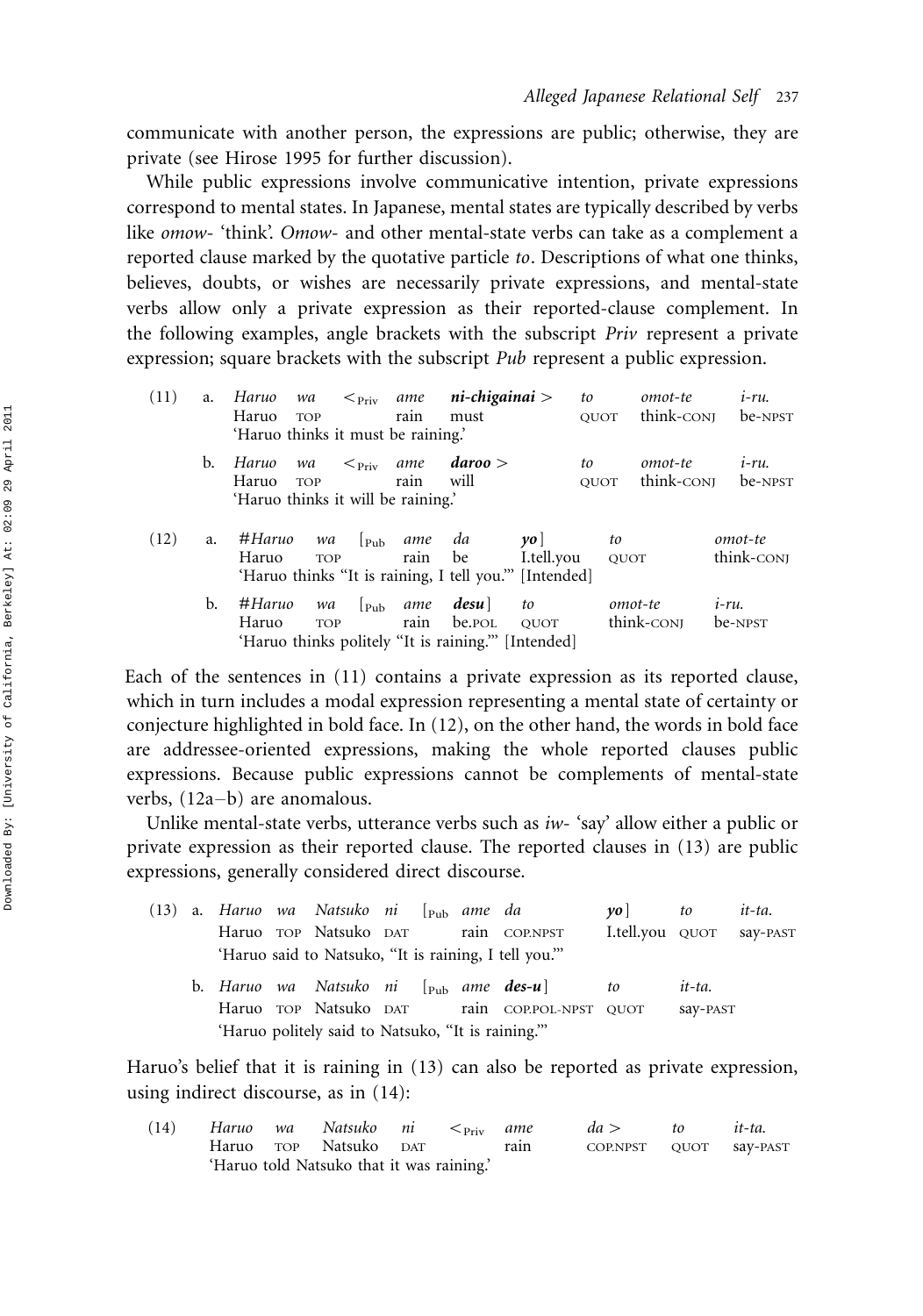These observations lead to the following hypothesis (originally formulated in Hirose 1995: 230):

(15) Direct discourse is a quotation of public expression, whereas indirect discourse is a quotation of private expression.

While direct quotations can convey communicative attitudes of the original speaker, indirect quotations can report only mental states per se of the original speaker, which are inferred by the speaker of the current speech act.

## 4.2. Words for Private and Public Selves

Japanese has a distinct word for the private self: the reflexive pronoun jibun 'self'. The public self is referred to by various terms of self-reference such as atai (femalevulgar), atashi (female-casual), boku (male-casual), oira/ora (male-vulgar), ore (male-casual/vulgar), watakushi (super formal), watashi (male-formal or femaleformal/informal). Moreover, kinship terms like okaasan 'mother' and the occupational title sensei 'teacher' can also be used for the purpose of self-reference. Selection of a particular public term of self-reference in a given situation depends on the speaker and addressee, as well as the topic and formality of the speech situation (cf. Suzuki 1973, 1984).<sup>18</sup> This fact is frequently employed as supporting evidence for the group model. According to the present framework, it is only the public self that is situation sensitive. The speaker's private self is invariably represented by jibun. 19

Let us now examine (16a-b), both of which are intended to mean 'my consciousness of being a genius'. Because one's inner consciousness per se is described, these are private expressions. The acceptability contrast between (16a) and (b) confirms that jibun refers to the private self, whereas so-called first-person pronominals like watashi refer to the public self (Hirose 2000: 1631).

<sup>&</sup>lt;sup>18</sup> Japanese also has many terms that designate the addressee: e.g. anata (male-formal or female-formal/ informal), anta (male/female-informal), kimi (male-casual), omae (male-casual/vulgar), and omee/temee (malevulgar). These addressee-designating terms are not used for one's superiors. For that purpose, kinship terms like otoosan/okaasan 'father/mother' and ojisan/obasan 'uncle/aunt' and occupational titles like sensei 'teacher' and shachoo 'president' are used. The multiplicity of words for 'I' and 'you' is seen not only in Japanese but in other Asian languages such as Korean and Thai (cf. Diller 1994, Whitman 1999, inter alia ). Incidentally, Onishi (1994) claims within the framework of Natural Semantic Metalanguage developed by Wierzbicka and her associates (e.g. Goddard and Wierzbicka 1994) that among the many first- and second-person terms in Japanese, ore and omae are the closest equivalents of 'I' and 'you' despite their pragmatic restrictions concerning gender and formality. We do not examine Onishi's claim in detail here, but for our purposes it is important to note that ore, although often used in inner speech, is a term for public self, not for private self, because, as pointed out by Onishi (1994: 365), it implies an addressee designated by omae (for discussion of inner speech as an act of communicating in one's mind, see Hirose (1995: 235-237)).

<sup>&</sup>lt;sup>19</sup> Investigating Japanese deictic terms, Kuroda (1992) discusses soliloquy. He uses omae 'you' in inner speech (i.e. speaking to himself), e.g. Omae wa nante baka na koto o shitan da 'What a silly thing you did!', and jibun for a pure representation of a mental state, e.g. Jibun wa hatashite sonzai shite iru no daroo ka 'Am I really existing?'.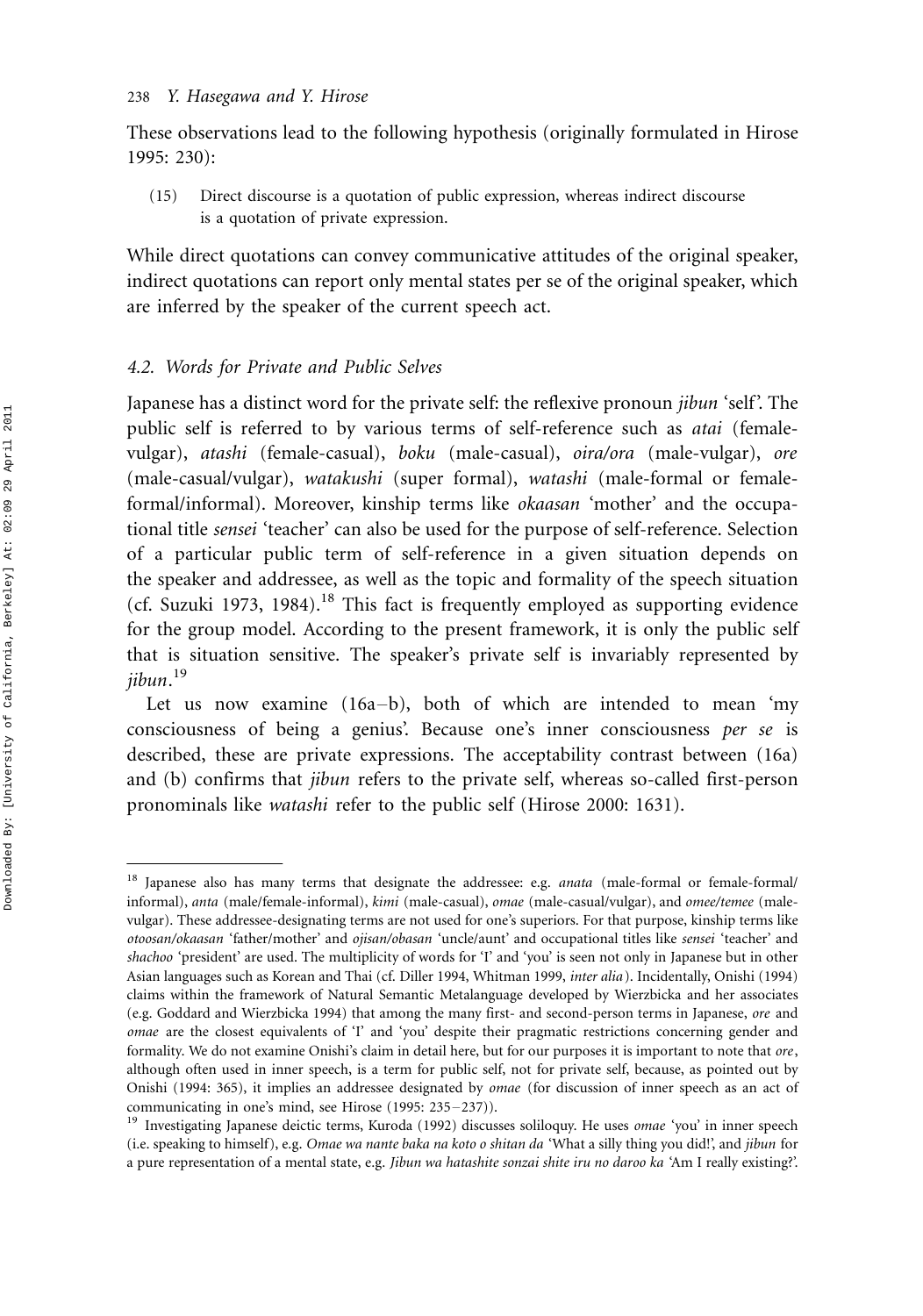Alleged Japanese Relational Self 239

| (16) | a. | <i>Jibun</i>                           | wa                                                                 | tensai | da                       | to          | $\iota\iota$ | ishiki        |  |  |  |  |  |
|------|----|----------------------------------------|--------------------------------------------------------------------|--------|--------------------------|-------------|--------------|---------------|--|--|--|--|--|
|      |    | self                                   | TOP                                                                |        | genius COP.NPST          | <b>OUOT</b> | say          | consciousness |  |  |  |  |  |
|      |    | Lit. 'the consciousness: I'm a genius' |                                                                    |        |                          |             |              |               |  |  |  |  |  |
|      |    |                                        | 'the consciousness of being a genius'                              |        |                          |             |              |               |  |  |  |  |  |
|      | b. | ?? Watashi                             | wa                                                                 | tensai | da                       | to          | $\iota\iota$ | ishiki        |  |  |  |  |  |
|      |    |                                        | <b>TOP</b>                                                         |        | genius COP.NPST QUOT say |             |              | consciousness |  |  |  |  |  |
|      |    |                                        | Lit. 'the consciousness of the fact that I am a genius' [Intended] |        |                          |             |              |               |  |  |  |  |  |
|      |    |                                        | 'the consciousness of being a genius' [Intended]                   |        |                          |             |              |               |  |  |  |  |  |

Example (16a) is perfectly acceptable; it is a self-contained expression in which jibun refers to the subject of consciousness, whoever s/he actually is. By contrast, (16b) sounds odd because *watashi* is a public expression, presupposing an addressee, and hence should not appear in a description of consciousness proper. Public-expression pronouns are used by the speaker to refer to herself only when she has a communicative intention. Thus, if (16b) is used in a communicative situation in which the speaker reports her own consciousness to another person, it becomes acceptable, e.g. (17b).

| (17) a. Watashi ga                                                               |            | iibun               | wa         | tensai da |                   | to   | iu | ishiki            |  |  |
|----------------------------------------------------------------------------------|------------|---------------------|------------|-----------|-------------------|------|----|-------------------|--|--|
|                                                                                  | <b>NOM</b> | self                | TOP        | genius    | COP.NPST QUOT Say |      |    | consciousness     |  |  |
| 0                                                                                | motta      | no                  | wa         | choodo    |                   | sono |    | toki deshi-ta.    |  |  |
| ACC                                                                              |            | had <sub>NMLZ</sub> | <b>TOP</b> | iust      |                   | that |    | time COP.POL-PAST |  |  |
| Lit. 'It was at just that time that I acquired the consciousness: I'm a genius.' |            |                     |            |           |                   |      |    |                   |  |  |
| 'It was just at that point in time that I became aware of my genius.'            |            |                     |            |           |                   |      |    |                   |  |  |

b. Watashi ga watashi wa tensai da to iu ishiki I NOM I TOP genius COP.NPST QUOT say consciousness o motta no wa choodo sono toki deshi-ta. ACC had NMLZ TOP just that time COP.POL-PAST Lit. 'It was just at that time that I acquired a consciousness of the fact that I was a genius.' 'It was just at that point in time that I became aware of my genius.'

Objectively, both (17a-b) depict the same situation: namely, the speaker became aware of her genius at a certain point in the past (perhaps as a result of counseling subsequent to testing). The difference is that this awareness is represented directly within the private domain in (17a), but indirectly from the outer, public domain in (17b). At first glance, the functions of watashi in (16b) and (17b) appear to be identical, both referring to the private self as the subject of consciousness. However, the use of watashi in (17b) is licensed by the speaker as a communicating agent (i.e. the outer, public self), whereas (16b) lacks such a communicative context and therefore brings about anomaly (see Hirose 2000 for further discussion). Note in this connection that boku in (18) is ambiguous with respect to its reference:

(18) Akio wa boku wa oyoge-na-i to it-te i-ru. Akio TOP I TOP swim.cannot-NPST QUOT say-CONJ be-NPST (a) 'Akio; says, "I; can't swim." (b) 'Akio says that I can't swim.'

Here, boku can refer to either Akio (18a) or the speaker (18b). In the former interpretation the reported clause is direct discourse, while in the latter it is indirect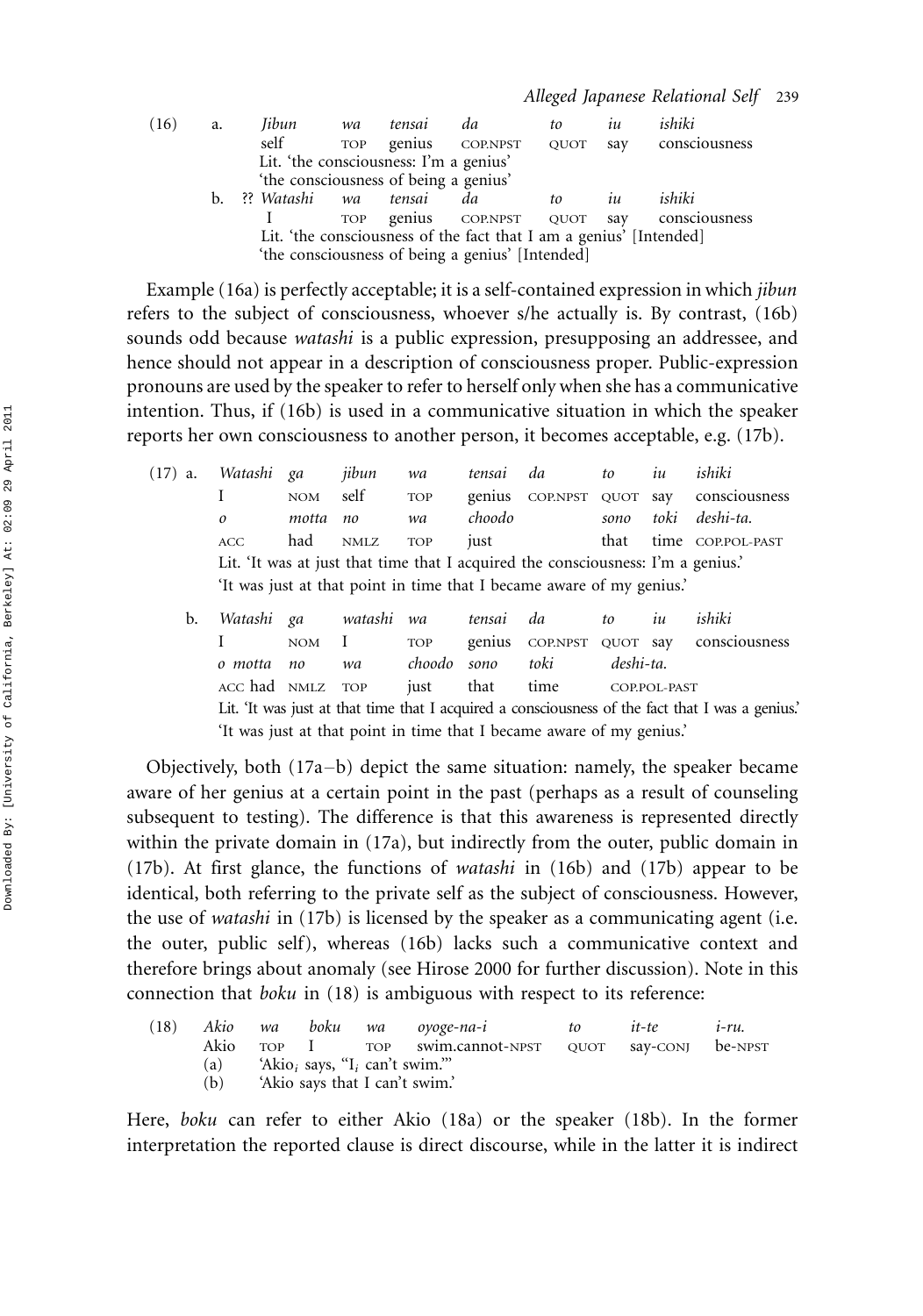discourse. This ambiguity arises because there are two possibilities of delimiting the public expression—whether the entire reported clause is a public expression or just part of it is, as represented in  $(19a-b).^{20}$ 

- (19) a. Akio wa  $\left[ \begin{array}{cc} p_{\text{ub}} & boku \text{ wa oyo}$ genai] to itte iru. 'Akio<sub>i</sub> says, " $I_i$  can't swim."
	- b. Akio wa  $\, <_{\rm Priv} \, [_{\rm Pub} \, \, {\it boku}]$  wa oyogenai $\, > \,$  to itte iru. 'Akio says I can't swim.'

In (19a) the whole reported clause is a public expression, and boku, representing a public self, must be construed with the subject Akio. In (19b), the reported clause is a private expression, and if Akio should appear there, he would have to be depicted as a private self. However, because boku cannot refer to a private self, it cannot be construed with Akio. The only plausible interpretation of *boku* here is the speaker, who depicts himself not in Akio's words but in his own words, based on his role as the public self.

On the other hand, boku in (20) with the mental-state verb shinji- 'believe' is unambiguous, referring only to the speaker:

(20) Akio wa boku wa oyoge-na-i to shinji-te i-ru. Akio TOP I TOP swim.cannot-NPST QUOT believe-CONJ be-NPST 'Akio believes that I can't swim.'

As indicated earlier, unlike utterance verbs, mental-state verbs do not allow public expressions in their complements. Therefore, (20) can have only one representation (21), where the public expression boku is construed with the speaker for the same reason as (19b).

(21) Akio wa  $\langle \nabla \rangle$   $\langle \nabla \rangle$  and  $\langle \nabla \rangle$  wa oyogenai  $>$  to shinjite iru.

In order to say that Akio believes that he cannot swim, the use of jibun is needed. Because jibun represents a private self and Akio in (22) is the subject of the private expression, jibun must be construed exclusively with Akio.

 $(22)$  Akio wa  $\langle P_{\text{priv}} \rangle$  jibun wa oyoge-na-i to shinji-te *i-ru*. Akio TOP self TOP swim.cannot-NPST QUOT believe-CONJ be-NPST 'Akio<sub>i</sub> believes that he<sub>i</sub> can't swim.'

The use of *jibun* in (22) is generally known as *logophoric*. To account for this use, Kuno (1978: 213) postulates that when jibun is used in the subordinate clause of a verb of utterance, thought, or consciousness, it refers to the speaker or experiencer of that utterance, thought, or consciousness. This logophoric character of jibun follows

 $20$  Because the quotative particle to, unlike the English complementizer that, can freely introduce both direct and indirect discourse, it is much more difficult in Japanese than in English to distinguish syntactically between direct and indirect discourse (e.g. Coulmas 1985). This fact makes Hypothesis (15) all the more significant in Japanese. This hypothesis is applicable to English as well, on which see Hirose (1995).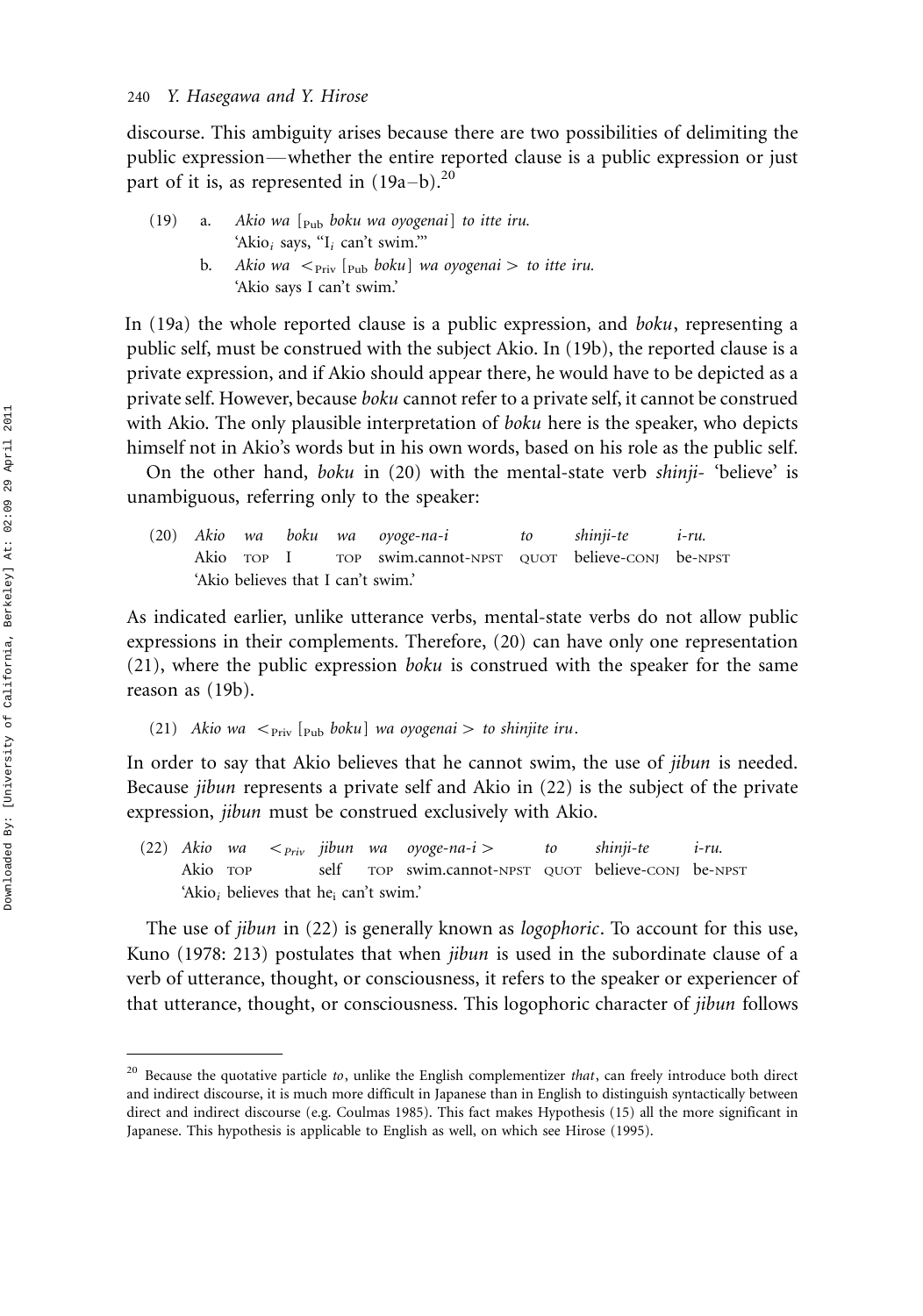naturally from the fact that it is a special word that represents the private self as distinct from the public self.<sup>21</sup>

It is important to note that *jibun* can be used invariably to refer to any person's private self, as illustrated in (23).

(23) {Boku/Kimi/Ano hito} wa jibun wa oyoge-na-i to it-ta. I/you/that person TOP self TOP swim.cannot-NPST QUOT say-PAST Lit. '{I/You/That person} said that self can't swim.'

This situation is analogous to the fact that English I can be consistently used to refer to any speaker. The difference is as follows: Japanese has the designated word jibun for the private self, but it lacks a designated word for the public self. The public self in Japanese is referred to by using a variety of terms for self, including boku and watashi, depending on the communicative situation. By contrast, English has the designated word I for the public self, but it lacks a designated word for the private self. The private self in English is referred to by using a variety of personal pronouns, depending on its grammatical person.

One of our basic assumptions is that direct discourse is a quotation of public expression, whereas indirect discourse is a quotation of private expression [i.e. Hypothesis (15)]. With this in mind, let us consider the following example, where X indicates an arbitrary person:

 $(24)$  X said,  $\lbrack \mathbf{p}_{\mathrm{ub}} \rbrack$  can't swim].

In order to convert the direct discourse in (24) into indirect discourse, the word I, representing the public self, must be changed into an appropriate word for the private self. However, selection of an appropriate word is impossible unless or until X is identified. That is, English has no special word like Japanese *jibun* that represents the private self invariably. Instead, personal pronouns are used, as shown in (25): if X is I, the private self is also I; if X is you, the private self is also you; and if X is John or Mary, the private self is he or she.

 $21$  Besides the logophoric use, *jibun* has other uses exemplified by the following sentences:.

| (i)  | Fuvuko<br>Fuvuko         | wa<br>TOP | iibun<br>self                               | ga<br><b>NOM</b> | aishita<br>loved | otoko<br>man | ni<br>bv | uragirareta.<br>was.betrayed |  |  |  |
|------|--------------------------|-----------|---------------------------------------------|------------------|------------------|--------------|----------|------------------------------|--|--|--|
|      |                          |           | 'Fuyuko was betrayed by the man she loved.' |                  |                  |              |          |                              |  |  |  |
| (ii) | Fuvuko                   | wa        | iibun                                       | 0                | semeta.          |              |          |                              |  |  |  |
|      | Fuvuko                   | TOP       | self                                        | <b>ACC</b>       | blamed           |              |          |                              |  |  |  |
|      | 'Fuyuko blamed herself.' |           |                                             |                  |                  |              |          |                              |  |  |  |

In (i), *jibun* is used as a *viewpoint* or *empathy* expression (cf. Kuno 1978, 1987) to indicate that the speaker is describing the man Fuyuko loved from Fuyuko's point of view, rather than from the speaker's own. On the other hand, jibun in (ii) functions as a reflexive marker indicating the reflexivity of one's action, just like the typical use of English reflexive pronouns. We will not go into these two uses of *jibun* here, but it is argued in Hirose (1997, 2002) that they can be analyzed as natural semantic extensions of jibun's primary use for referring to the private self.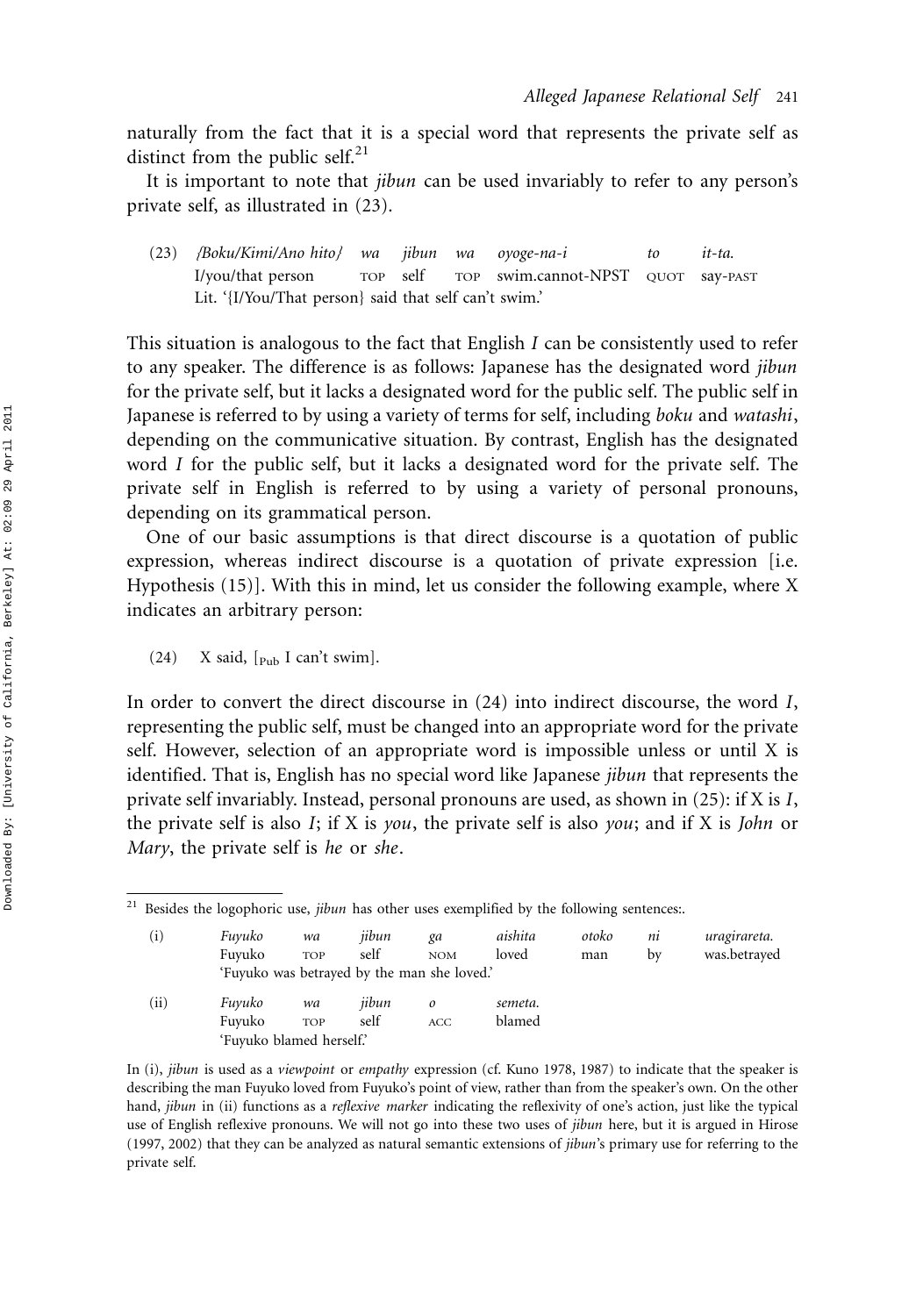## 242 Y. Hasegawa and Y. Hirose

- (25) a. I<sub>i</sub> said  $\lt_{\text{Priv}} I_i$  can't swim >.
	- b. You<sub>i</sub> said  $\lt_{\text{Priv}}$  you<sub>i</sub> can't swim >.
	- c. {John<sub>i</sub>/Mary<sub>j</sub>} said  $\langle \mathbf{p}_{\text{riv}} | \mathbf{p}_{e_i}/\mathbf{s} \mathbf{h} \mathbf{e}_j \rangle$  can't swim  $\rangle$ .

At this point, let us clarify the relationship between what we called the absolute self in Section 3 and the public and private self here. The absolute self, as opposed to the relational self, is the one whose mental states only the speaker can directly access, that is, none other than the speaker as the center of locutionary subjectivity. The public and private self are two aspects of the absolute self. Thus, in example (3a) in Section 3, repeated here as (26), the absolute self is designated by *watashi*, a term for the public self.

(26) Watashi wa samu-i. I TOP feel.cold-NPST 'I feel cold.'

On the other hand, an indirect-discourse sentence like (27) can be used to report a situation in which (26) was uttered by, say, Fuyuko.

(27) Fuyuko wa jibun wa samu-i to it-ta. Fuyuko TOP self TOP feel.cold-NPST QUOT say-PAST 'Fuyuko<sub>i</sub> said that she<sub>i</sub> felt cold.'

Here the absolute self (i.e. the referent of the embedded subject) is designated by jibun. Jibun in (27) occurs as the subject of a psych predicate. This reveals that it is a first-person concept despite the fact that its antecedent Fuyuko is a third person. Note that it is impossible to replace jibun with a third-person pronoun kanojo 'she', as in  $(28).^{22}$ 

(28) #Fuyuko<sub>i</sub> wa kanojo<sub>i</sub> wa samu-i to it-ta. Fuyuko TOP she TOP feel.cold-NPST QUOT say-PAST 'Fuyuko; said that she; felt cold.' [Intended]

In short, the absolute self can manifest itself as either a public or a private self.

<sup>&</sup>lt;sup>22</sup> Unlike (28), sentence (i) below is acceptable. In (i) kanojo is the overt subject of the matrix predicate, whereas the subject of the embedded psych predicate is unexpressed (symbolized as ø). In this case, the person referred to by kanojo said samu-i. Because only the person who felt cold can say so with samu-i, we infer that the unexpressed subject is coreferential with kanojo.

| (i) | Kanojo                                    | wa  |  | samu-i         | to          | $it-ta$ . |
|-----|-------------------------------------------|-----|--|----------------|-------------|-----------|
|     | she                                       | TOP |  | feel.cold-NPST | <b>OUOT</b> | sav-PAST  |
|     | 'She, said that $(\varphi_i)$ felt cold.' |     |  |                |             |           |

Like (27), the understood embedded subject of (i) can be overtly expressed by jibun, as shown in (ii).

| (ii) | Kanoio                                                   | wa  | iibun | wa         | samu-i         | to          | $it-ta$ . |
|------|----------------------------------------------------------|-----|-------|------------|----------------|-------------|-----------|
|      | she                                                      | TOP | self  | <b>TOP</b> | feel.cold-NPST | <b>OUOT</b> | sav-PAST  |
|      | 'She <sub>i</sub> said that she <sub>i</sub> felt cold.' |     |       |            |                |             |           |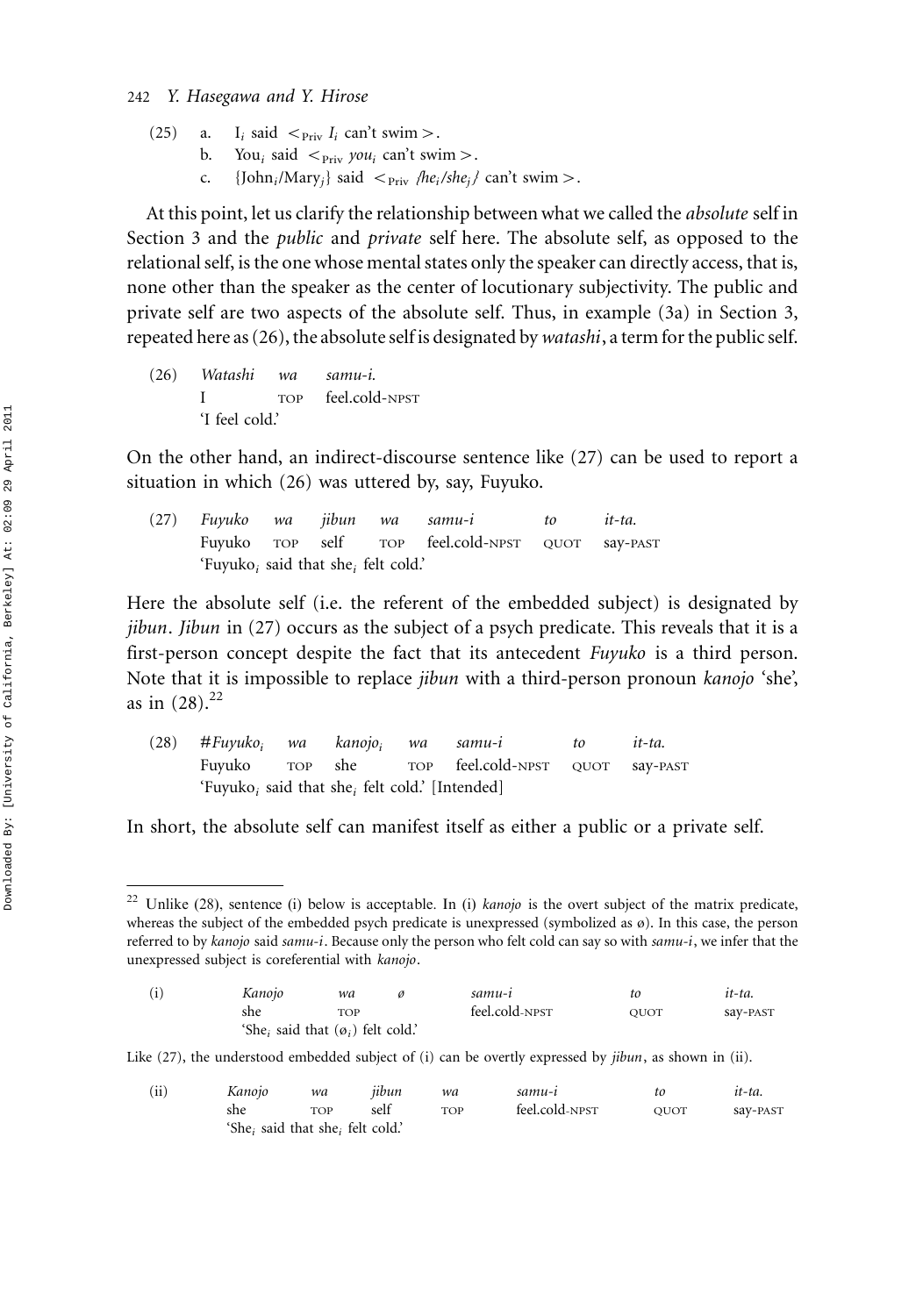## 4.3. Representation of Inner Consciousness

The two encoding systems of the public and private self could shed light on some subtle yet profound differences between the Japanese and English languages. Japanese has never developed an exact equivalent for I, but it has developed an invariable term to refer to oneself in private expressions (i.e. jibun). Although highly speculative in nature, this fact suggests that in Japanese, private expressions may have been more significant than public expressions in the process of the language's development. In other words, the default unmarked mode was not communication (i.e. public expressions), but rather representing thought, feelings, etc. (i.e. private expressions). Though we are not claiming that Japanese necessarily developed in this way, we do consider this topic to be worthy of future research.<sup>23</sup>

On the other hand, it is clear that without explicit public expressions, most Japanese sentences could be considered inadequate for elaborate communication. For example, to convey the message 'Today is Saturday' in conversation, Japanese speakers rarely use sentence (29), which contains no public expressions. Instead, they normally utilize sentences like (30a) or (30b), employing the sentence-final particle yo or the polite form of copula desu [for related discussion, see Matsumoto (1988, 1989), from which examples (29) and (30b) are taken].

| (29) |    | Kyoo                 | wa doyoobi                        | da.   |            |
|------|----|----------------------|-----------------------------------|-------|------------|
|      |    |                      | today TOP Saturday                | COP   |            |
|      |    | 'Today is Saturday.' |                                   |       |            |
| (30) | a. |                      | Kyoo wa doyoobi da                |       | VO.        |
|      |    |                      | today TOP Saturday COP            |       | I.tell.you |
|      |    |                      | 'Today is Saturday (I tell you).' |       |            |
|      | b. | Kyoo                 | wa doyoobi                        | desu. |            |
|      |    |                      | today TOP Saturday COP.POL        |       |            |
|      |    | 'Today is Saturday.' |                                   |       |            |

Utterance (29) sounds like the speaker is talking to him/herself or to a person close enough to use a private expression. When it is inappropriate, impolite, or inelegant to transmit one's thoughts so directly, Japanese speakers use many expressions suitable for the purpose of interpersonal communication.

English sentences, on the other hand, can be used in various communicative situations without modification. Thus, as Matsumoto (1989: 208) observes, when English speakers wish to say *Today is Saturday*, they "can say this sentence in this form to anybody: to their professor as easily as to their friends, to a large audience as easily as to their dog.'' In our analysis, communicative aspects are inherent in the basic grammatical system of English, rather than constituting an additional layer.

<sup>&</sup>lt;sup>23</sup> See Kumakura (1990) and Ikegami (2000) for similar ideas. Hideo Komatsu (personal communication) pointed out that when considering the nature of the modern Japanese language, we need to take into consideration the fact that official (public) documents in Japan were written in (Japanized) Chinese until the late 19th century, and Japanese was considered a non-official—in that sense, private—language.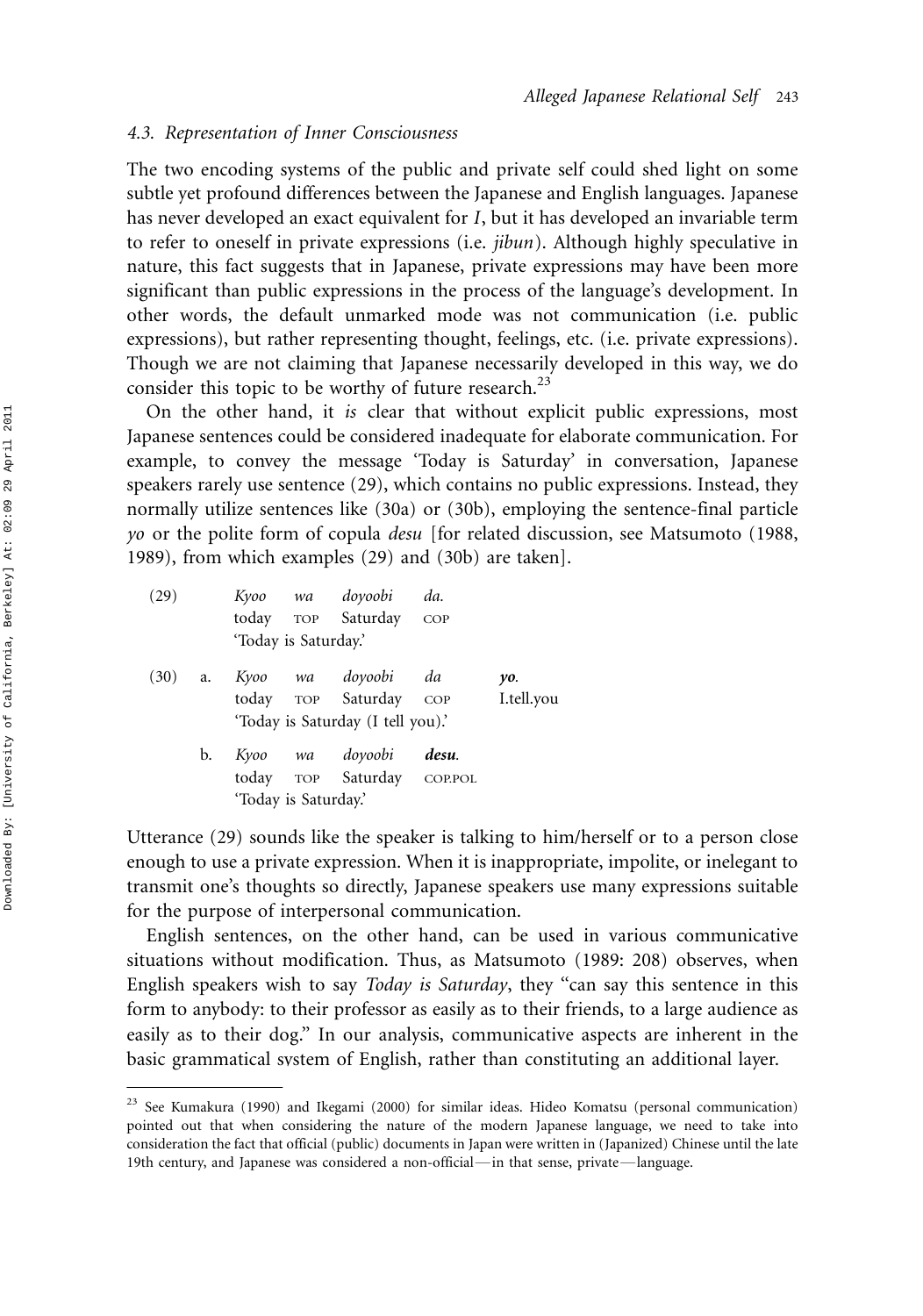## 244 Y. Hasegawa and Y. Hirose

The aptness of Japanese for direct representation of mental states makes it inherently suitable for description of inner consciousness in fiction and other narratives. In order to represent a character's inner consciousness, it suffices only to avoid public expression. By contrast, because of its predilection for interpersonal communication, English requires a special style known as 'free indirect discourse' in order to represent a character's inner consciousness. Briefly, free indirect discourse resembles ordinary indirect discourse in selection of person and tense, but it also resembles direct discourse with respect to word order, expressive elements, and the interpretation of such spatiotemporal deictic expressions as this, here, and now (cf. Banfield 1982; Fludernik 1993).

Let us now consider how inner consciousness is represented in Japanese literature. The following examples are cited from Ayako Miura's (1968) novel, Shiokari Toge (Shiokari Pass):

| (31) | (i)                                                                                                                                           | Nobuo     | wa      | hitsuzensei to                                              |     | iи                                     | kotoba | $\theta$         |              |     | omot-ta.   |          | (ii) <b>Jibun</b> wa |            |
|------|-----------------------------------------------------------------------------------------------------------------------------------------------|-----------|---------|-------------------------------------------------------------|-----|----------------------------------------|--------|------------------|--------------|-----|------------|----------|----------------------|------------|
|      |                                                                                                                                               | Nobuo TOP |         | necessity QUOT say                                          |     |                                        | word   | ACC              |              |     | think-PAST |          | self                 | <b>TOP</b> |
|      | hitsuzenteki sonzai                                                                                                                           |           |         | nano                                                        | ka, | guuzenteki sonzai                      |        | nano             |              | ka. |            |          |                      |            |
|      |                                                                                                                                               | necessary |         | existence COP.NPST Q                                        |     | accidental existence COP.NPST Q        |        |                  |              |     |            |          |                      |            |
|      | Lit. 'Nobuo thought of the word "necessity". Is self a necessary existence or an accidental existence?'                                       |           |         |                                                             |     |                                        |        |                  |              |     |            |          |                      |            |
|      |                                                                                                                                               |           |         |                                                             |     |                                        |        |                  |              |     |            |          |                      |            |
| (32) |                                                                                                                                               |           |         |                                                             |     | (i) Nobuo wa kurikaeshite nido yon-da. |        | (ii)             | <b>Jibun</b> |     | wa         |          | hatashite            |            |
|      |                                                                                                                                               |           |         | Nobuo TOP repeating                                         |     | twice read-PAST                        |        |                  | self         |     | TOP        | really   |                      |            |
|      |                                                                                                                                               |           |         | tanohito no tameni inochi o<br>others GEN for sake life ACC |     | suteru<br>throw.away                   |        | hodono<br>enough |              |     | ai         | $\Omega$ |                      |            |
|      |                                                                                                                                               |           |         |                                                             |     |                                        |        |                  |              |     | love ACC   |          |                      |            |
|      |                                                                                                                                               | motsukoto |         | ga dekiru                                                   |     | daroo                                  |        | ka.              |              |     |            |          |                      |            |
|      | to.have                                                                                                                                       |           | NOM can |                                                             |     | COP(TENTATIVE) Q                       |        |                  |              |     |            |          |                      |            |
|      |                                                                                                                                               |           |         |                                                             |     |                                        |        |                  |              |     |            |          |                      |            |
|      | Lit. 'Nobuo read [the passage from the Bible] twice. Can self really have enough love<br>to throw away (self's) life for the sake of others?' |           |         |                                                             |     |                                        |        |                  |              |     |            |          |                      |            |

The bold-faced sentences in  $(31)$ – $(32)$  represent the inner consciousness of the character Nobuo. In the English translation by Bill and Sheila Fearnehough (1987), these sentences are translated in free indirect style, as indicated in italics below:

- (31') (i) Nobuo remembered the word 'necessity'. (ii) Was his existence a matter of necessity or a matter of chance?
- (32') (i) Nobuo read the passage through again. (ii) Did he really have enough love for somebody else to throw away his life for them?

In  $(31)$ – $(32)$ , jibun and he (his) both refer to Nobuo's private self. They are different, however, with respect to who is responsible for the description. Because *jibun* is a private expression, it is Nobuo himself who is referring to his private self as jibun. On the other hand, *he (his)* in English translations  $(31') - (32')$  is used not by Nobuo but by the narrator, who is referring to Nobuo's private self by the third-person pronoun. This third-person reference to Nobuo implies that he is being looked at from the narrator's perspective. In short, Japanese enables the author to represent a protagonist's inner consciousness directly, but English cannot obliterate the narrator's presence.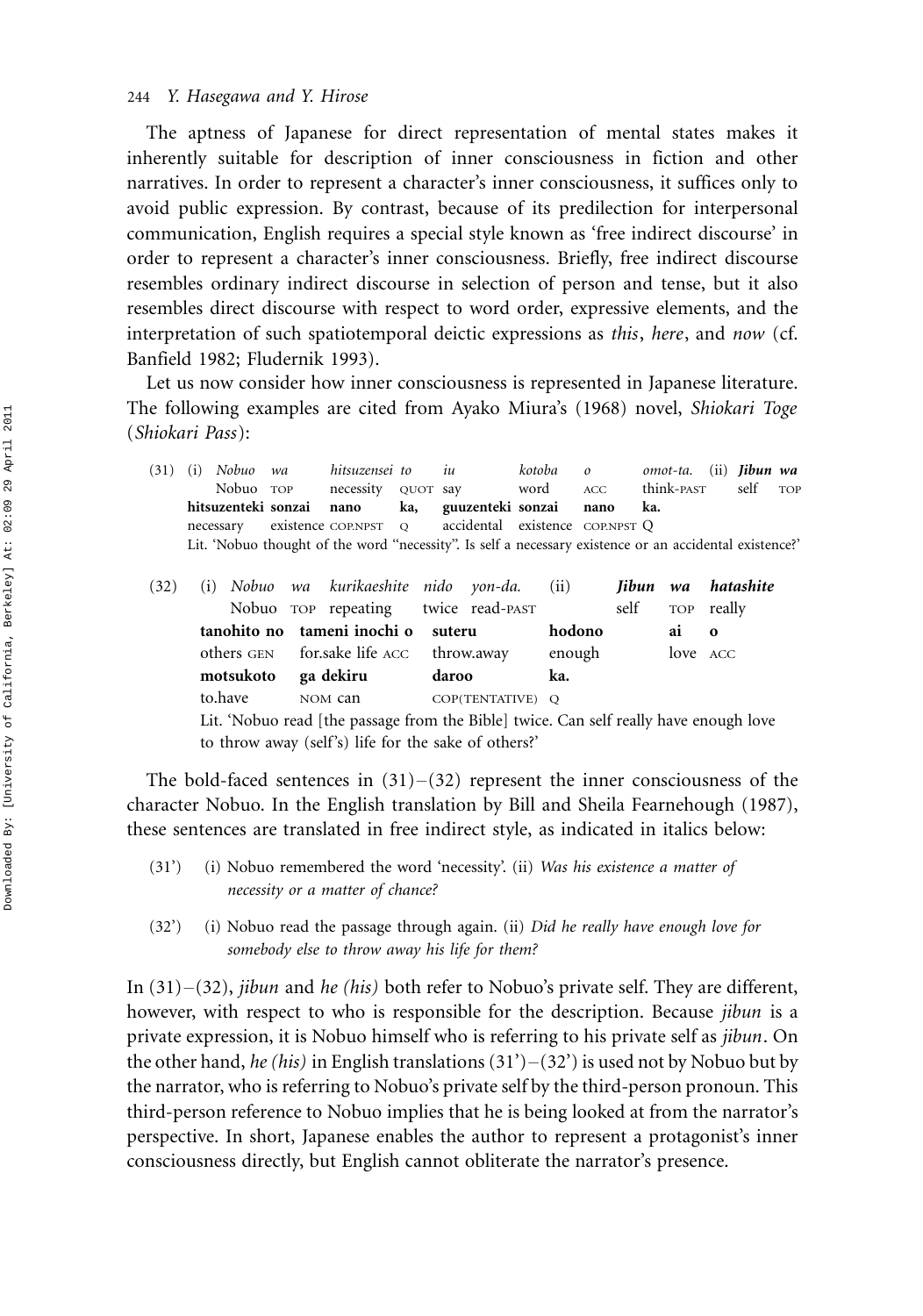We now turn to the tense employed in  $(31)$ – $(32)$ .<sup>24</sup> The first sentences of  $(31)$ – (32) are in the past tense because they represent the narrator's voice, which is typically framed in the past tense in novels. On the other hand, the second, boldfaced sentences are in the nonpast tense (31) or tenseless (32). This is because they represent Nobuo's inner thoughts in his own words; thus the tense reflects the 'now' of Nobuo's consciousness, separated from the narrator's narrative time. That is, in Japanese, tenses in private expression are associated with the private self. In the English translations  $(31') - (32')$ , by contrast, the 'now' of Nobuo's consciousness is expressed in the narrator's past tense. This is because tenses as well as personal pronouns in English are associated with the public self (cf. Wada 1998, 2001). In free indirect discourse, it is the narrator who plays the role of public self and functions as the primary deictic center.

To recapitulate, in Japanese the inner consciousness of a private self can be represented in a self-contained way, i.e. entirely from the private self's perspective. On the other hand, free indirect discourse in English requires the mediation of a narrator as a public self with regard to the interpretation of personal pronouns and tenses. This contrast between Japanese and English shows that Japanese is essentially a private-self centered language, whereas English is essentially a public-self centered language.

## 5. The 'Naked' Self and its 'Clothes'

Personal pronouns in English (and other Western languages) form a system centering on the public self I, which Japanese lacks. Therefore, if Japanese is viewed with the English personal pronoun system in mind, the notion of Japanese self naturally seems unstable and constantly shifting. As we noted in Section 2.5, however, the linguistic phenomena supporting this view are drawn solely from the domain of public expression corresponding to the communicative function of language. No serious attention has been paid to the domain of private expression, corresponding to inner consciousness. As we have demonstrated, a careful examination of private expressions in Japanese reveals the invariable self-referential expression, jibun.

Metaphorically, the private self represented by jibun is the 'naked' self, whereas various words of self-reference—e.g. boku, watashi, okaasan 'mother', and sensei 'teacher'\*/are diverse 'clothes' for the private self to wear in public. Viewed in this light, the context-dependence of self assumed in the group model boils down to the context-dependence of one's clothes. It is not one's individual self as such, but rather the clothes it dons, that varies. This variation depends on such contextual factors as the uchi/soto (in-group/out-group) distinction, who is talking to whom, and so on.

In this regard, it is worth pointing out that *jibun* could also be used to refer to the public self, as in the following example:

 $24$  To simplify the discussion, we have labeled the verbal suffixes  $-TA$  and  $-RU$  as the past-tense and the nonpast-tense, respectively. However, the primary function of these morphemes is not tense-marking proper. See Hasegawa (1999b) for details.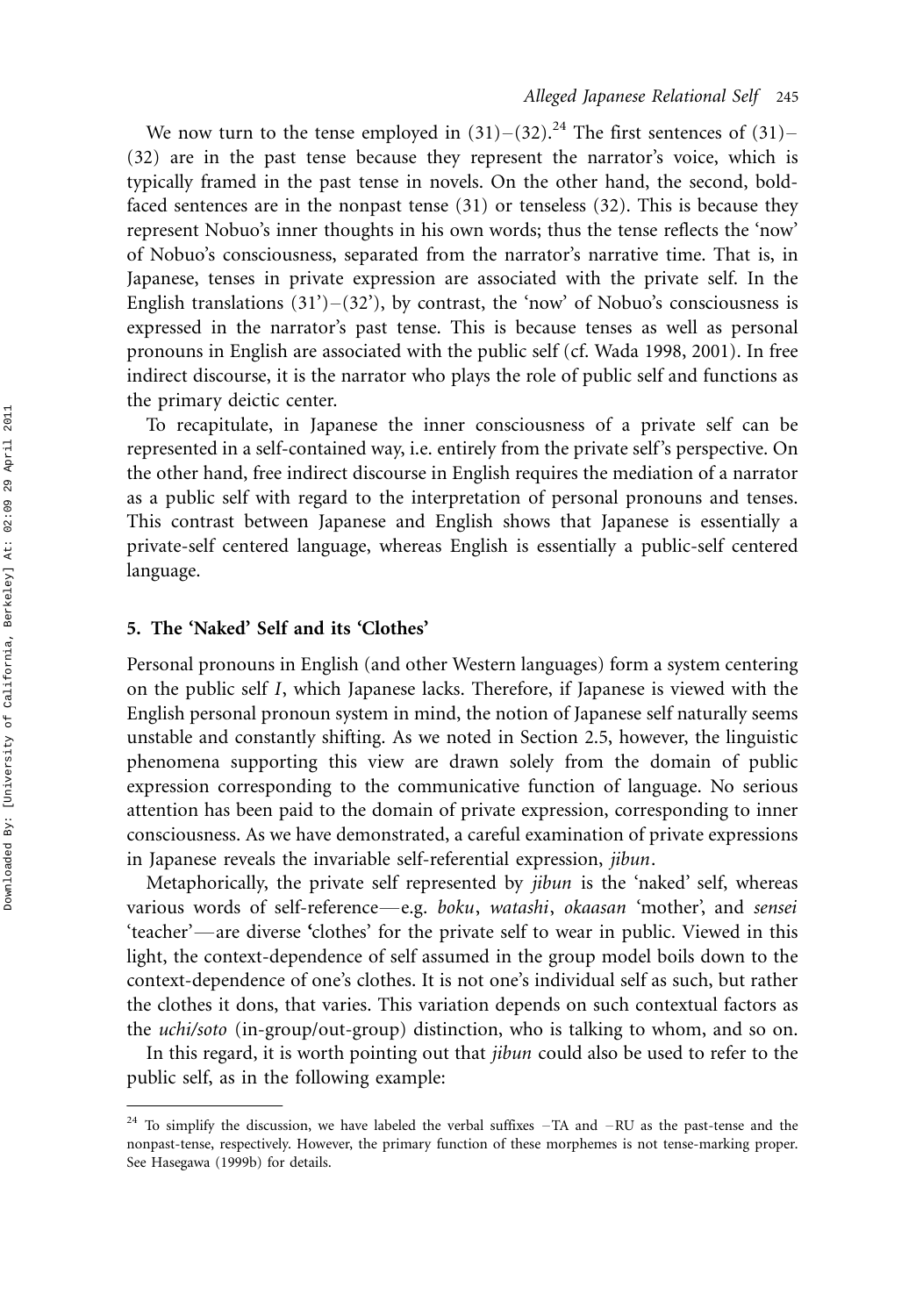#### 246 Y. Hasegawa and Y. Hirose

(33) Jibun wa sono koto ni-tsuite wa nanimo shirimasen. self TOP that matter about TOP anything don't.know 'I don't know anything about that matter.'

Because the polite auxiliary masu is used, this sentence is a public expression, presupposing the presence of an addressee. However, this is a marked use of jibun: it is as if the speaker appeared in public wearing no clothes. Thus, just as it is indecorous to appear naked in public, so the use of jibun to refer to the public self sounds peculiar. In fact, examples like (33) remind many Japanese of situations such as those in the military where soldiers are talking to their superiors or those in sports clubs where junior (=inferior) male members are talking to their senior (= superior) members. Probably in these situations it is tacitly assumed that one must show one's real self to one's superior or senior, to whom absolute loyalty is expected. Conversely, in ordinary situations there is a different tacit assumption related to politeness; namely, one should not show one's naked self in public.

It is interesting to note further that in contrast to (33), (34) sounds quite normal.

(34) Jibun wa sono koto ni-tsuite wa nanimo shiranai. self TOP that matter about TOP anything don't.know 'I don't know anything about that matter.'

This sentence is different from (33) only in that it does not contain the polite auxiliary masu. Because it has no addressee-oriented expressions in it, (34) is understood to be a private expression, and *jibun* sounds quite natural here.

## 6. Concluding Remarks

Since Basil Hall Chamberlain (1850–1935), Western observers have depicted Japanese national cultural traits in an 'Orientalist tradition' that shares ontological assumptions about the West as the universal reference point and the other as exotic and inferior (Minear 1980: 508). They have been fascinated by some seemingly exotic characteristics of Japan. Benedict (1946: 2) depicted Japan as fundamentally paradoxical: ''the Japanese are both aggressive and unaggressive, both militaristic and aesthetic, both insolent and polite, rigid but adaptable, submissive and resentful of being pushed around, loyal and treacherous, brave and timid, conservative and hospitable to new ways.'' (Today, such a statement would be useful in recognizing similarities in Western and Japanese cultures.)

While Japan's constructed unity was created by Western observers, such an imaginary community has been supported and extended by the Japanese themselves, for representation and dissemination of various ideologies and myths are necessary parts of construction of a unified nation. This strategic 'Japaneseness', characterized by Miller (1982) as 'self-Orientalism', maximizes national interests and minimizes individualism.

Both the West's Orientalist characterization of Japan and Japan's self-characterization tend to use the other to formulate the self and to repress the heterogeneous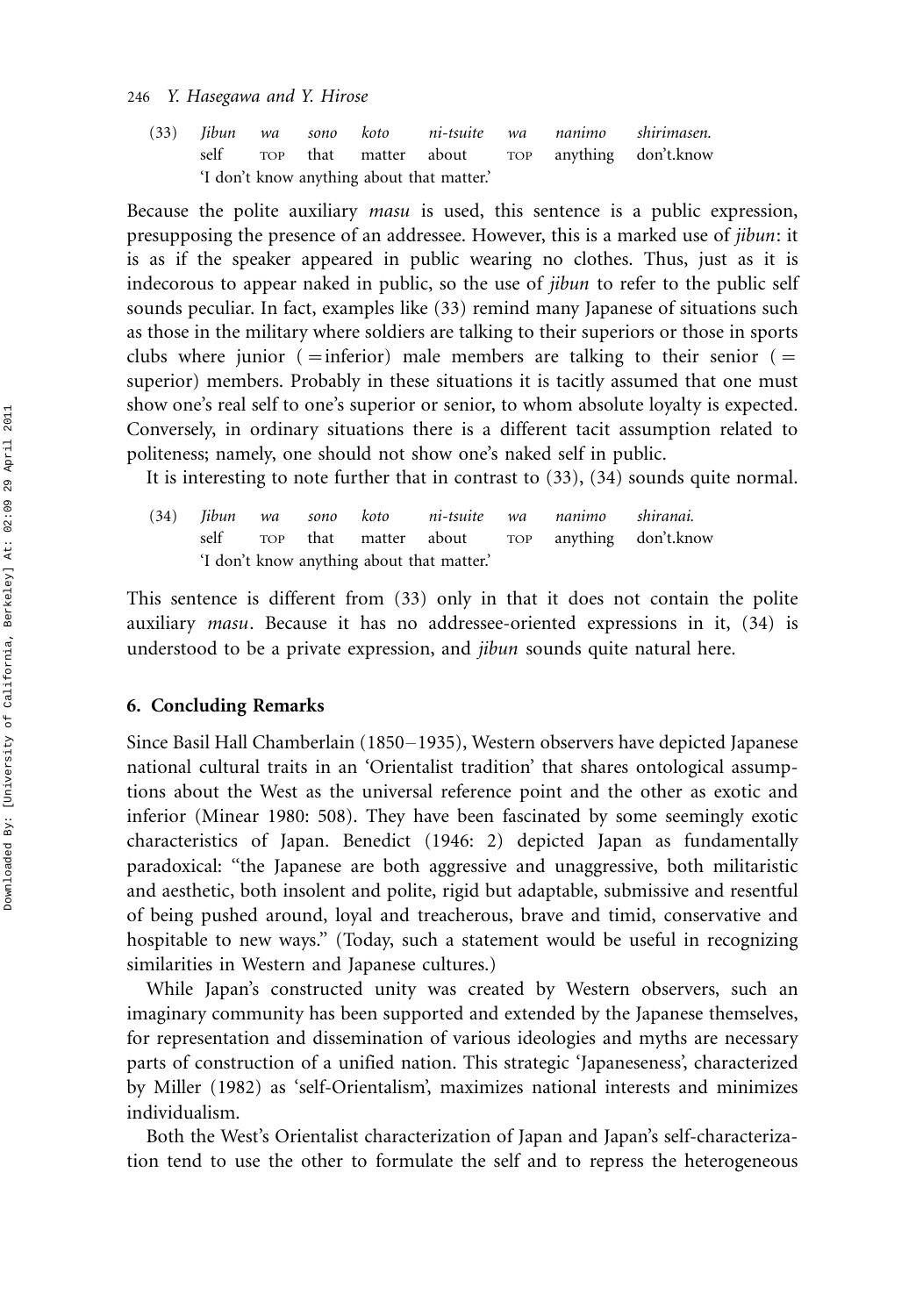voices of people within the nation: those voices have been repressed through the homogenizing discourses of an imaginary 'us' versus 'them', although Japan is neither static nor homogenous, nor is it closed as a society (Iwabuchi 1994).

In the 1980s, researchers began casting doubt on the validity of the group model of Japanese society. They question whether the Japanese are more group-oriented and accustomed to vertical organization than are people of other societies. Do they place greater emphasis on consensus and social harmony? And do they value more deeply group membership or social solidarity? Do they have underdeveloped egos, and lack an autonomous sense of self-interest? (Befu 1980; Miller 1982; Mouer & Sugimoto 1986.)

The most essential feature of self is self-awareness, which is generated and fostered through self-other interaction and the symbolic processing of information (Lebra 1992: 105). Symbolic processing of information in Japanese requires a clear demarcation between the self and others. The fact that English does not make such a demarcation and thus third-person sentences like *Mom wants to go shopping*, with no evidential expressions, are permitted does not imply that English speakers have a less clear sense of the boundary between the self and others. It suggests only that the accessibility of information is less significant in English than in Japanese. On the other hand, if a language requires the distinction between the self and others based on the accessibility of information, it is necessary to acknowledge that such a categorization is real in the native speaker's mind. Therefore, no basis exists for an assumption that the Japanese have a less-developed concept of self than do Westerners.

In this article, we have examined whether the notion of Japanese self as encoded in the Japanese language is relational and inseparable from the collective concept of uchi 'in-group', as assumed in the group model of Japanese society. While the uchi-soto distinction plays a significant role in accounting for such linguistic phenomena as addressing and kinship terms, honorific and polite expressions, and donatory verbs, it does not guarantee that the Japanese self is fluid and constantly shifting according to the situation. By observing psych predicates in Japanese, we have demonstrated that the notion of absolute self is deeply encoded in the language, and further, that the self-other distinction has priority over the in-group-out-group distinction.

The absolute self is the self whose mental states the speaker has direct access to, i.e. the speaker as the center of locutionary subjectivity, and thus is likely to be a universal concept applicable to all languages. We have argued that the speaker as a universal concept of self has two aspects, public and private self, and that this distinction is crucial to the analysis of the Japanese self. The group model pays attention only to public expressions involving social and interpersonal relations. It was shown that in order to see the essential nature of the Japanese and their language, it is critical that private expressions also be examined.

As we have shown in this article, the linguistic phenomena concerning psych predicates and the private self are at the core of the Japanese language. But the investigation of these phenomena provides no evidence to support the view that the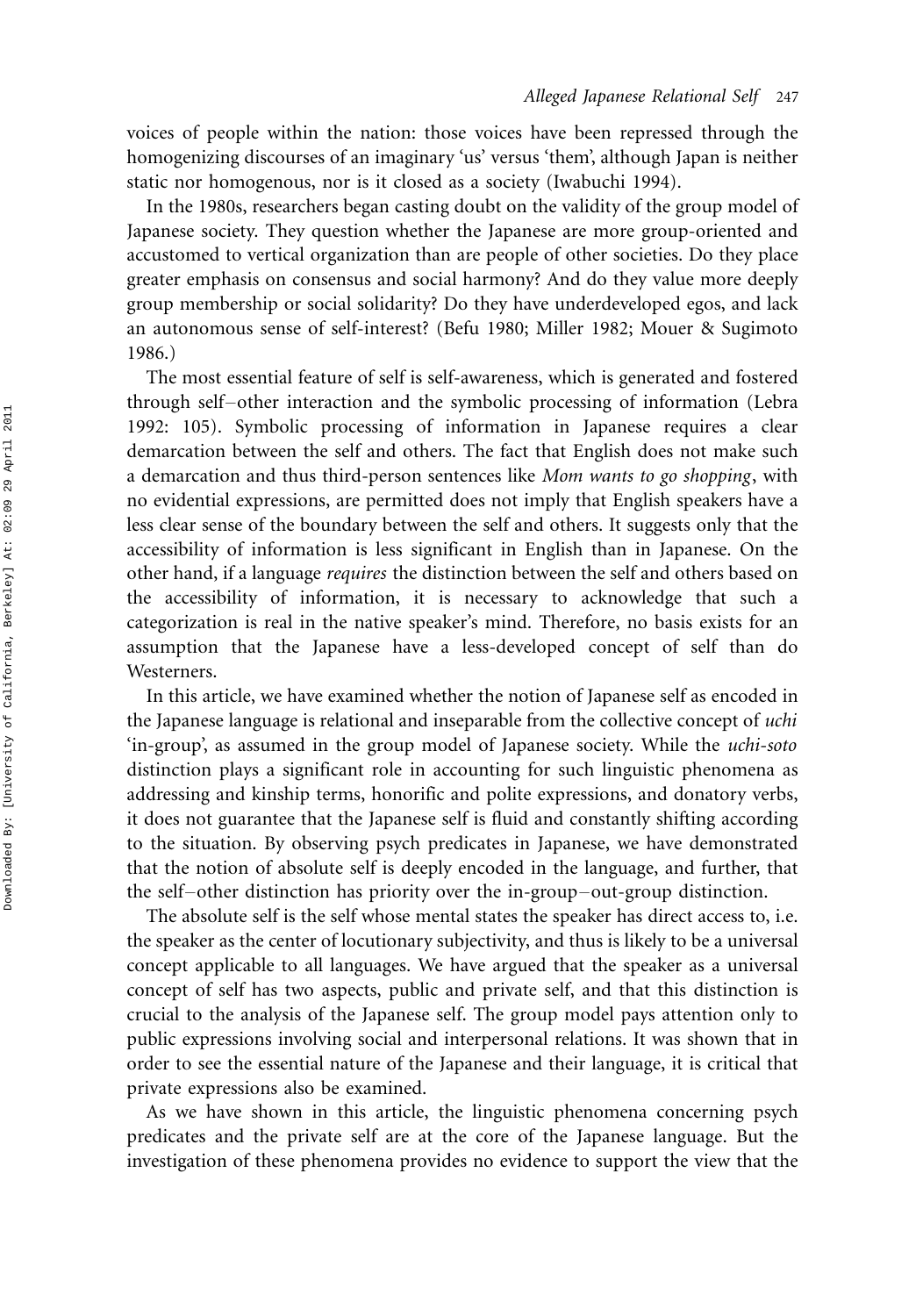Japanese are collectivistic. On the contrary, the images of the Japanese that emerge from our linguistic investigation are of individual beings who, rather than being collectivistic, are separate from each other, each with an inner self-consciousness.

#### References

Unless otherwise specified, the translations of the titles are ours.

- Aoki T 1999 Nihonbunkaron no Hen'yoo: Sengo Nihon no Bunka to Aidentiii [Change of Theories of Japanese Culture: The Culture and Identity of Postwar Japan] Chuokoron Shinsha Tokyo.
- Araki H 1973 Nihonjin no Koodooyooshiki: Taritsu to Shuudan no Ronri [Japanese Behavioral Patterns: Heteronomy and Group Logic] Kodansha Tokyo.
- Bachnik J 1982 'Deixis and self/other reference in Japanese discourse' Working Papers in Sociolinguistics 99 Southwest Educational Development Laboratory Austin Texas: 1-36.

Bachnik J 1994 'Uchi/soto: Challenging our conceptualizations of self, social order, and Language' in J Bachnik & C Quinn (eds) Situated Meaning: Inside and Outside in Japanese Self, Society, and Language Princeton University Press Princeton: 3-37.

Bachnik J & C Quinn (eds) 1994 Situated Meaning: Inside and Outside in Japanese Self, Society, and Language Princeton University Press Princeton.

Banfield A 1982 Unspeakable Sentences: Narration and Representation in the Language of Fiction Routledge and Kegan Paul Boston MA.

Befu H 1980 'A critique of the group model of Japanese society' Social Analysis 5/6: 29–48.

- Befu H 1987 Ideorogii to shite no Nihonbunkaron [The Theory of Japanese Culture as an Ideology] Shiso no Kagakusha Tokyo.
- Benedict R 1946 The Chrysanthemum and the Sword: Patterns of Japanese Culture Houghton Mifflin Boston.
- Bester J 1973 'Foreword' in T Doi in The Anatomy of Dependence Kodansha International Tokyo: 7-10.
- Boër S & W Lycan 1986 Knowing Who MIT Press Cambridge.
- Chafe W & J Nichols 1986 Evidentiality: The Linguistic Coding of Epistemology Ablex Norwood.
- Coulmas F 1985 'Direct and indirect speech: general problems and problems of Japanese' Journal of Pragmatics 9: 41-63.
- Dale P 1986 The Myth of Japanese Uniqueness St Martin's Press New York.
- Deikman A 1996 "'I" = Awareness' Journal of Consciousness Studies 3: 350-356.
- DeVos G 1985 'Dimensions of self in Japanese culture' in A Marsella, G DeVos & F Hsu (eds) Culture and Self: Asian and Western Perspectives Tavistock Publications New York: 141-184.
- Diller A 1994 'Thai' in C Goddard & A Wierzbicka (eds) Semantic and Lexical Universals: Theory and Empirical Findings John Benjamins Amsterdam: 149-170.
- Doi T 1973 The Anatomy of Dependence Trans J Bester Kodansha International Tokyo.
- Fearnehough B & S Fearnehough 1987 Shiokari Pass Charles E Tuttle Co Boston.

Fillmore C 1973 'May we come in? Semiotica 9: 97-116.

Fludernik M 1993 The Fictions of Language and the Languages of Fiction: The Linguistic Representation of Speech and Consciousness Routledge London.

- Geertz C 1976 From the native's point of view: on the nature of anthropological understanding in K Basso & H Selby (eds) Meaning in Anthropology University of New Mexico Press Albuquerque: 221–237.
- Goddard C & A Wierzbicka (eds) 1994 Semantic and Lexical Universals: Theory and Empirical Findings John Benjamins Amsterdam.
- Haiman J 1995 'Grammatical signs of the divided self: a study of language and culture' in W Abraham, T Givón & SA Thompson (eds) Discourse Grammar and Typology: Papers in Honor of John W. M. Verhaar John Benjamins Amsterdam: 213-234.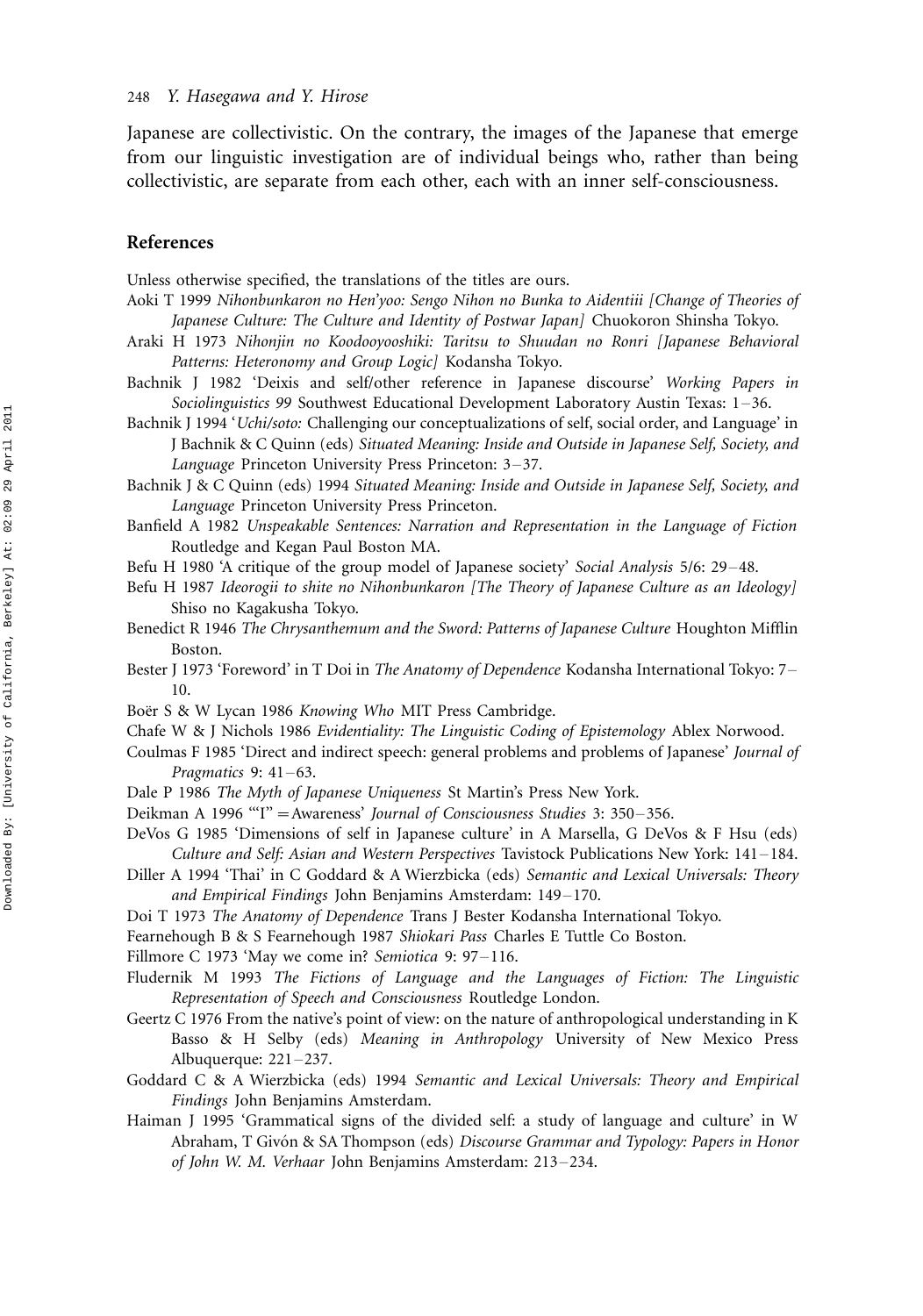- Hamaguchi E 1985 'A contextual model of the Japanese: toward a methodological innovation in Japan studies' Journal of Japanese Studies 11/2: 289–321.
- Hamaguchi E 1996 Nihonbunka wa Ishitsu ka [Is Japanese Culture Different?] Nihon Hoso Shuppan Kyokai Tokyo.
- Hasegawa Y 1993 'Prototype semantics: a case study of TE K-/IK- constructions in Japanese' Language and Communication 13: 45-65.
- Hasegawa Y 1998 'Linguistic systems and social models: a case study from Japanese' Proceedings of the 24th Annual Meeting of the Berkeley Linguistics Society, 117–128.
- Hasegawa Y 1999a 'Japanese society and its language' Ms. Department of East Asian Languages and Cultures, University of California, Berkeley.
- Hasegawa Y 1999b 'Tense-aspect controversy revisited: the -TA and -RU forms in Japanese' in J Verschueren (ed) Selected Papers from the 6th International Pragmatics Conference International Pragmatics Association Antwerp: 225-240.
- Hidaka M 1994 'Etchuu-gokayama hoogen ni okeru juyodooshi no taikei ni tsuite [The system of benefactive verbs in Gokayama dialect (translation by the original author)]' Kokugogaku 176:  $14 - 25.$
- Hidaka M 1997 'Juyodooshi no taikei henka no chiiki-sa: higashi-nihon hoogen no taishoo kara [Systematic change of benefactive verbs in some eastern dialects of Japan (translation by the original author)]' Kokugogaku 190: 24–35.
- Hirose Y 1995 'Direct and indirect speech as quotations of public and private expression' Lingua 95:  $223 - 238.$
- Hirose Y 1997 'Hito o arawasu kotoba to shoo-oo [Words for persons and anaphora]' in M Nakau (ed.) Shiji to Shoo-oo to Hitei [Reference, Anaphora, and Negation] Kenkyusha Tokyo: 1-89.
- Hirose Y 2000 'Public and private self as two aspects of the speaker: a contrastive study of Japanese and English' Journal of Pragmatics 32: 1623-1656.
- Hirose Y 2002 'Viewpoint and the nature of the Japanese reflexive zibun' Cognitive Linguistics 13:  $357 - 401.$
- Ikegami Y 2000 'Nihongoron' e no Shootai [Invitation to 'Theories of the Japanese Language'] Kodansha Tokyo.
- Iwabuchi K 1994 'Complicit exoticism: Japan and its other' Continuum: The Australian Journal of Media & Culture 8: 49-82.
- Kamio A 1997 Territory of Information John Benjamins Amsterdam.
- Kondo D 1990 Crafting Selves: Power, Gender, and Discourses of Identity in a Japanese Workplace University of Chicago Press Chicago.
- Kumakura C 1990 Nihonjin no Hyoogenryoku to Kosei: Atarashii 'Watashi' no Hakken [The Expressive Power and Personality of the Japanese: Discovery of a New 'I'] Chuokoron Tokyo.
- Kuno S 1978 Danwa no Bunpoo [Grammar of Discourse] Taishukan Tokyo.
- Kuno S 1987 Functional Syntax: Anaphora, Discourse and Empathy University of Chicago Press Chicago.
- Kuroda S 1973 'Where epistemology, style, and grammar meet: a case study from Japanese' in S Anderson & P Kiparsky (eds) A Festschrift for Morris Halle Holt, Rinehart and Winston New York: 377–391.
- Kuroda S 1992 (Ko) so a ni tsuite  $[On (ko) so a]$  in S Kinsui & Y Takubo (eds) Shijishi [Demonstratives] Hitzi Syobo Tokyo: 91-104.
- Lakoff G & M Johnson 1999 Philosophy in the Flesh: The Embodied Mind and Its Challenge to Western Thought Basic Books New York.
- Lebra TS 1976 Japanese Patterns of Behavior University of Hawaii Press Honolulu.
- Lebra TS 1992 'Self in Japanese culture' in N Rosenberger (ed.) Japanese Sense of Self Cambridge University Press Cambridge: 105-120.
- Lyons J 1982 'Deixis and subjectivity: loquor, ergo sum?' in R Jarvella & W Klein (eds) Speech, Place, and Action: Studies in Deixis and Related Topics John Wiley & Sons New York: 101–124.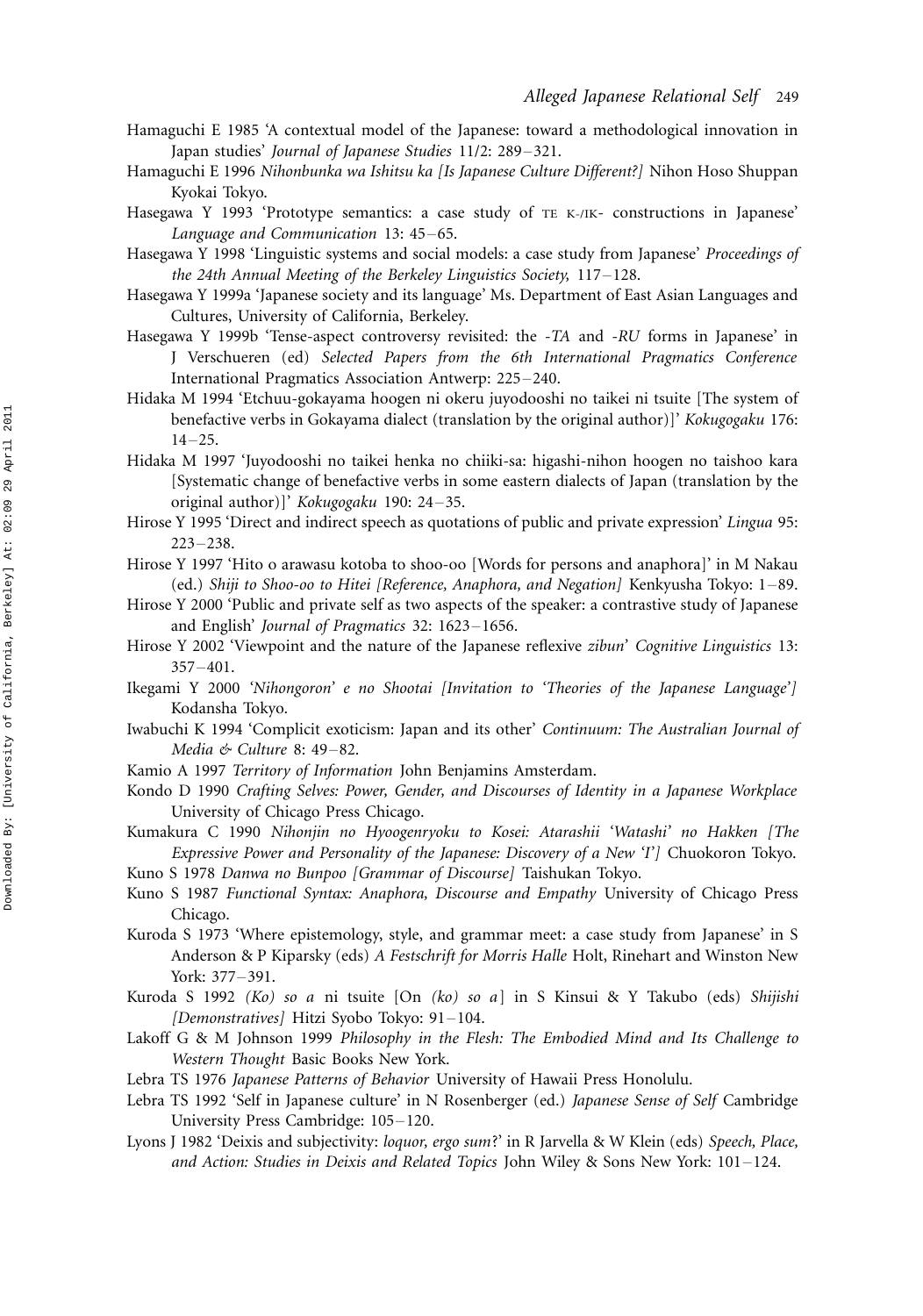#### 250 Y. Hasegawa and Y. Hirose

- Lyons J 1994 'Subjecthood and subjectivity' in M Yaguello (ed.) Subjecthood and Subjectivity: The Status of the Subject in Linguistic Theory Ophrys Paris: 9-17.
- Lyons J 1995 Linguistic Semantics: An Introduction University Press Cambridge Cambridge.

Makino S 1995 'Review of Bachnik & Quinn 1994' Journal of Japanese Studies 21/1: 209–211.

Makino S 1996 Uchi to Soto no Gengobunkagaku: Bunpoo o Bunka de Kiru [The Language and Culture of Uchi and Soto: Analyzing Grammar in Terms of Culture] Aruku Tokyo.

Matsumoto Y 1988 'Reexamination of the universality of face: politeness phenomena in Japanese' Journal of Pragmatics 12: 403-426.

Matsumoto Y 1989 'Politeness and conversational universals: observations from Japanese' Multilingua 8: 207-221.

Miller R 1982 Japan's Modern Myth: The Language and Beyond Weather Hill New York.

- Minami H 1994 Nihonjinron: Meiji kara Konnichi made [Theories of the Japanese: From Meiji to Today] Iwanami Shoten Tokyo.
- Minear R 1980 'Orientalism and the study of Japan' Journal of Asian Studies 30: 507-517.
- Miura A 1968 Shiokari Toge [Shiokari Pass] Shinchosha Tokyo.
- Mouer R & Y Sugimoto 1986 Images of Japanese Society: A Study in the Structure of Social Reality Routledge & Kegan Paul London.
- Nakane C 1970 Japanese Society Weidenfeld & Nicolson London.
- Nakau M 1994 Ninchi-imiron no Genri [Principles of Cognitive Semantics] Taishukan Tokyo.
- Numata Y 1999 'Jujudooshi-bun to taijin ninchi [Sentences with verbs of giving and receiving and interpersonal cognition]' Nihongogaku 18/8: 46-54.

Onishi M 1994 'Semantic primitives in Japanese' in C Goddard & A Wierzbicka (eds) Semantic and Lexical Universals: Theory and Empirical Findings John Benjamins Amsterdam: 361-385.

- Oe S 1975 Nichi-eigo no Hikaku Kenkyuu: Shukansei o Megutte [A Comparative Study of Japanese and English: Subjectivity] Nan'undo Tokyo.
- Osaka E 2000 'Shuudan-shugi wa nihonjin no kokuminsei ka? [Is collectivism the Japanese national character? (Translation by the original author)]' Kokusaikankei Kenkyuu 21/3: 195–212.
- Rosenberger NR 1992 'Tree in summer, tree in winter: movement of self in Japan' in N Rosenberger (ed.) Japanese Sense of Self Cambridge University Press Cambridge: 67-92.
- Searle JR 1983 Intentionality: An Essay in the Philosophy of Mind Cambridge University Press Cambridge.
- Shibatani M 1990 The Languages of Japan Cambridge University Press Cambridge.
- Smith R 1983 Japanese Society: Tradition, Self, and the Social Order Cambridge University Press Cambridge.

Sugimoto Y & R Mouer 1989 Constructs for Understanding Japan Kegan Paul International London.

Sugimoto Y & R Mouer 1995 Nihonjinron no Hooteishiki [Equation of Theories of the Japanese] Chikuma Shobo Tokyo.

Suzuki T 1973 Kotoba to Bunka [Language and Culture] Iwanami Shoten Tokyo. Published in English as Suzuki (1984).

- Suzuki T 1984 Words in Context: A Japanese Perspective on Language and Culture Trans A Miura Kodansha International Tokyo.
- Takano Y & E Osaka 1997 'Nihonjin no shuudanshugi to amerikajin no kojinshugi: tsuusetsu no saikentoo [Japanese collectivism and American individualism: reexamining the dominant view (Translation by the original authors)]' Shinrigaku Kenkyuu 68: 312-327.

Takano Y & E Osaka 1999 'An unsupported common view: comparing Japan and the U. S. on individualism/collectivism' Asian Journal of Social Psychology 2: 311–341.

- Triandis H 1989 'The self and social behavior in differing cultural contexts' Psychological Review 96:  $506 - 20.$
- Wada N 1998 'On the mechanism of interpreting English tenses in indirect speech complement clauses' English Linguistics 15: 167-194.
- Wada N 2001 Interpreting English Tenses: A Compositional Approach Kaitakusha Tokyo.